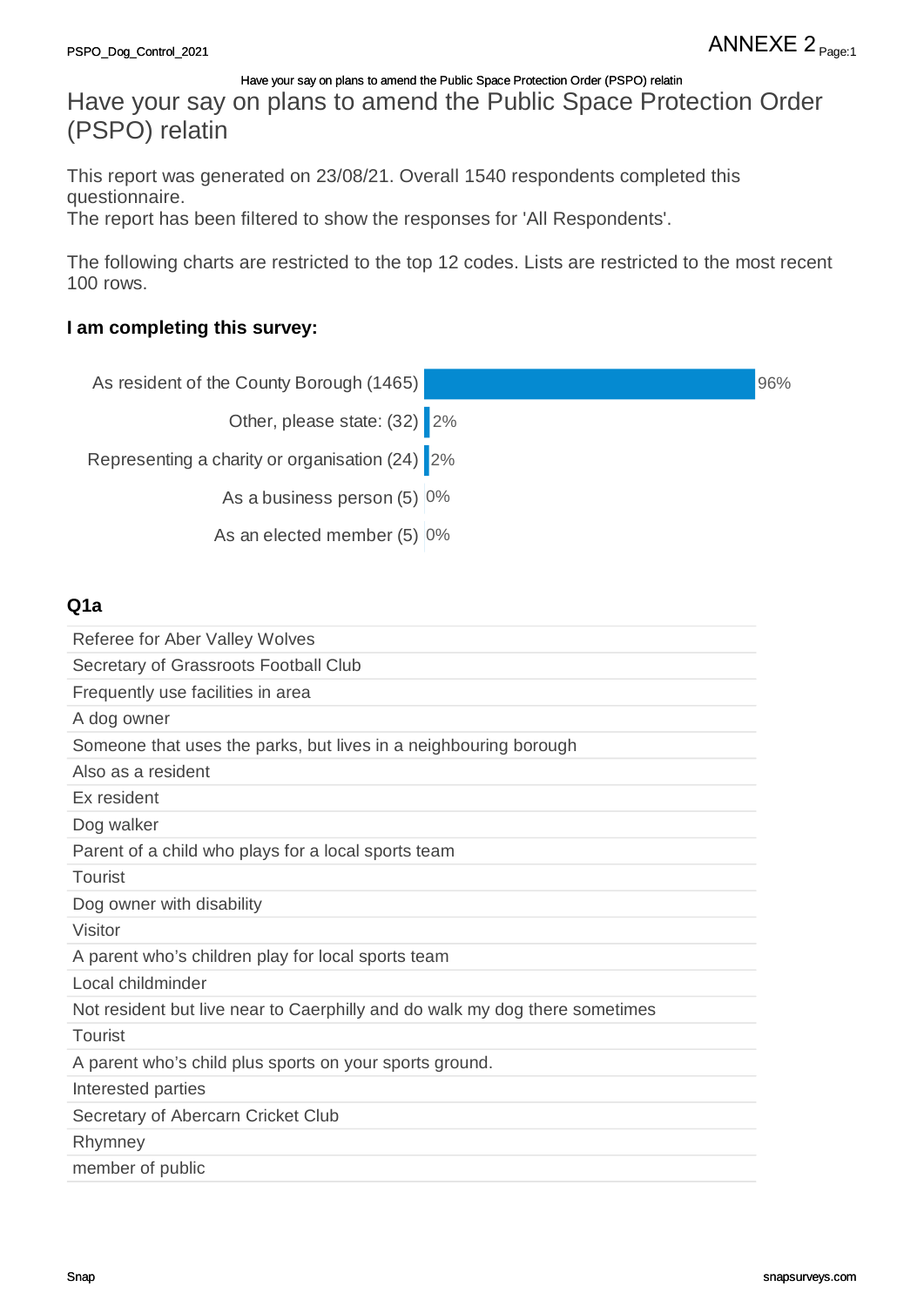# **Q1a**

| Professional dog trainer (qualified and accredited)                                       |
|-------------------------------------------------------------------------------------------|
|                                                                                           |
| <b>Visitor to Caerphilly</b>                                                              |
| Cardiff resident who walks in caerphilly                                                  |
| User of park                                                                              |
| Also coach of a junior team and chairman of a football club                               |
| <b>Employee of CCBC</b>                                                                   |
| <b>Concerned Citizen</b>                                                                  |
| Somebody who works and uses the area                                                      |
| Live council area adjacent and visit the area.                                            |
| Visitor to the Borough                                                                    |
| Welsh citizen                                                                             |
| <b>Nelson Community Council</b>                                                           |
| As someone who lives just over the Caerphilly border and so regularly walks in caerphilly |
| <b>Fields Park Secretary</b>                                                              |
| I play football for a team in the borough                                                 |
| Nelson rfc                                                                                |

# **Are you a dog owner?**



# **What is your postcode?**

| Np120ep         | <b>CF83 8PP</b> | Np11            | Np10 8gb        | <b>NP11 7PR</b> | <b>NP11 6GJ</b> | <b>NP11 5BU</b> |
|-----------------|-----------------|-----------------|-----------------|-----------------|-----------------|-----------------|
| <b>NP12 1EE</b> | <b>NP11 6LB</b> | <b>Cf83 2ar</b> | Np11 6ft        | Cf82 6ba        | Np11 7ql        | Cf81            |
| CF82 8ht        | <b>CF83 3AG</b> | Cf827ff         | Np12 2gz        | Np116eb         | Np121sj         | CF83 3GD        |
| <b>NP12 1AQ</b> | <b>CF83 4ED</b> | Np12 0ge        | NP117QQ         | <b>Np11 6GL</b> | Cf831tx         | Cf83 2az        |
| Np11 7dg        | NP116GJ         | CF83 3SB        | <b>NP11 5AU</b> | Np11 6qt        | Np117ae         | Cf831tx         |
| CF81 8JA        | cf828nr         | CF83 8AP        | NP113LA         | Cf83 1ta        | Cf83 1tt        | Np11 6ng        |
| <b>CF83 8NN</b> | Cf82            | Cf83 3ng        | <b>Cf81 9gy</b> | Cf831hs         | np121jb         | Cf83 3sj        |
| CF466PB         | <b>CF827QG</b>  | np115lb         | NP122JT         | <b>NP12 2AA</b> | Np12 1bw        | CF834DL         |
| Np225nb         | <b>Cf83 3nu</b> | Np12 0at        | Np123ft         | Cf83 2at        | <b>NP11 5HA</b> | np12 2ab        |
| Np120en         | Np24 6ay        | Np12 3ft        | Cf832nr         | <b>NP117DD</b>  | <b>CF83 3FE</b> | np12 2ab        |
| Np11 5la        | Np12 2et        | Cf838ef         | <b>NP11 5BG</b> | Cf83 2as        | NP117PA         | <b>CF82 6GT</b> |
| Cf82 8ha        | <b>Np11 5le</b> | <b>NP11 5AU</b> | Np116ez         | Np116ga         | Np11 7jh        | <b>CF83 1TA</b> |
| Np11 7nd        | NP117AJ         | Np117jh         | Np117bx         | <b>CF83 1SR</b> | Np113ee         | <b>NP117DG</b>  |
| <b>NP12 1DN</b> | Np12 1hz        | <b>CF81 8RQ</b> | Np11 6pb        | Np12 3xj        | <b>Cf82 7DR</b> | Cf838hs         |
| <b>NP12 1QQ</b> | Cf81 9fu        |                 |                 |                 |                 |                 |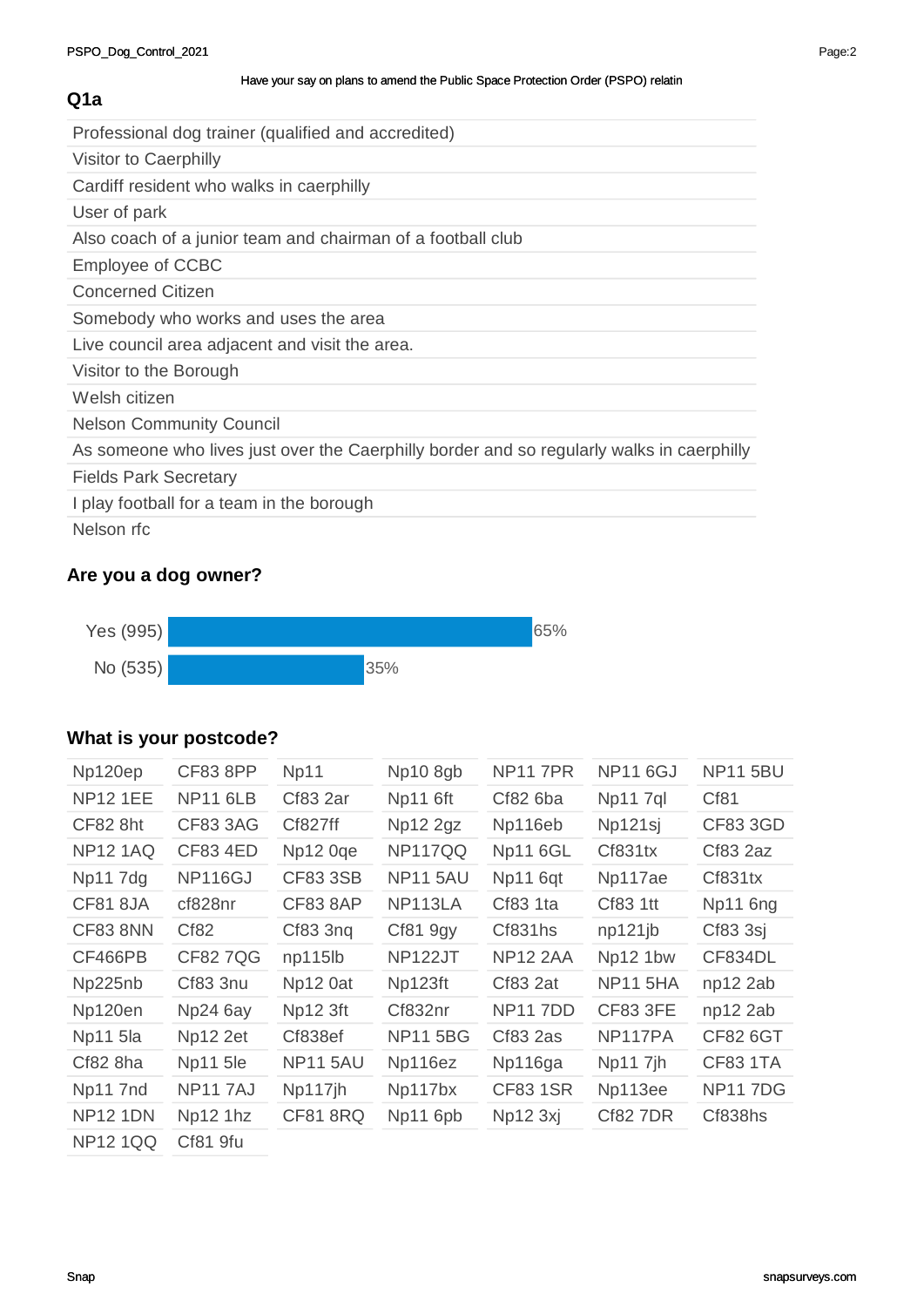# Do you agree or disagree with the proposal to continue existing restrictions? **(Please tick one)**



# **Please give reasons for your answer in the box below.**

It's the dog owners responsibility

Some families with children also have dogs banning the dogs could have a negative affect on these families. Also non dog families get a chance for their children to get the experience of a dog

Some dog owners not all walk far off and away from there dog and don't know what the dog is even doing

Because the amount of dog fouling on the local streets and pavements is diabolical!

All responsible dog owners should keep their dogs under control in the areas mentioned and remove dog faeces.

I have 2 dogs and always respect other people when walking my dogs ,l agree totally about picking up dog mess because its become so bad with people that are so lazy they wont pick it up ,lwill report anyone l see that does this

Too many dirty humans not picking up their dogs' faeces in certain areas of Pontlottyn Usually owners of small dogs in and around Dan y graig

Any responsible dog owner always picks up after them and this will only reduce the number of areas to safely walk a dog. Perhaps some thought should be given to enforcing current laws to fine those who don't comply with laws on picking up dog mess and to enforce walking dogs on leads where required.

I have seven year old twins and they are scared of dogs and have also stood on dog faeces in a park.

Many dog owners or dog walkers avoid the need to clean up after their animal ignoring the unpleasantness that remains. I taught a boy who had lost the sight in one eye as a direct result of contact with this very thing. I would hate anyone to play where there is the presence of any faeces of any variety.

Dog owners should be responsible for their pets and should not take their animals onto any ground that is used for play and sports

As indicated, it is important for public places to be free of dog faeces it is for health reasons and aesthetic reasons if we wish to be a tourist destination.

A cousin's son went blind in one eye playing football and getting dog muck, infected with worms, in his eye.

This a reasonable requirement that dog owners behaved responsibly.

All dogs should be on lead

Clean areas in public spaces and amenities is paramount to public health and safety to other animals

Although this can only be adhered by the Dogs' owners/handler, so see difficulty in policing the order...sadly

I agree with the removal of dog faeces, this is the responsibility of dog owners and leaving it is just awful. Sometimes your dog poops more times than expected and owners can get caught out without a bag.

The proposed restrictions will increase cleanliness of public areas as well as health and safety of members of the public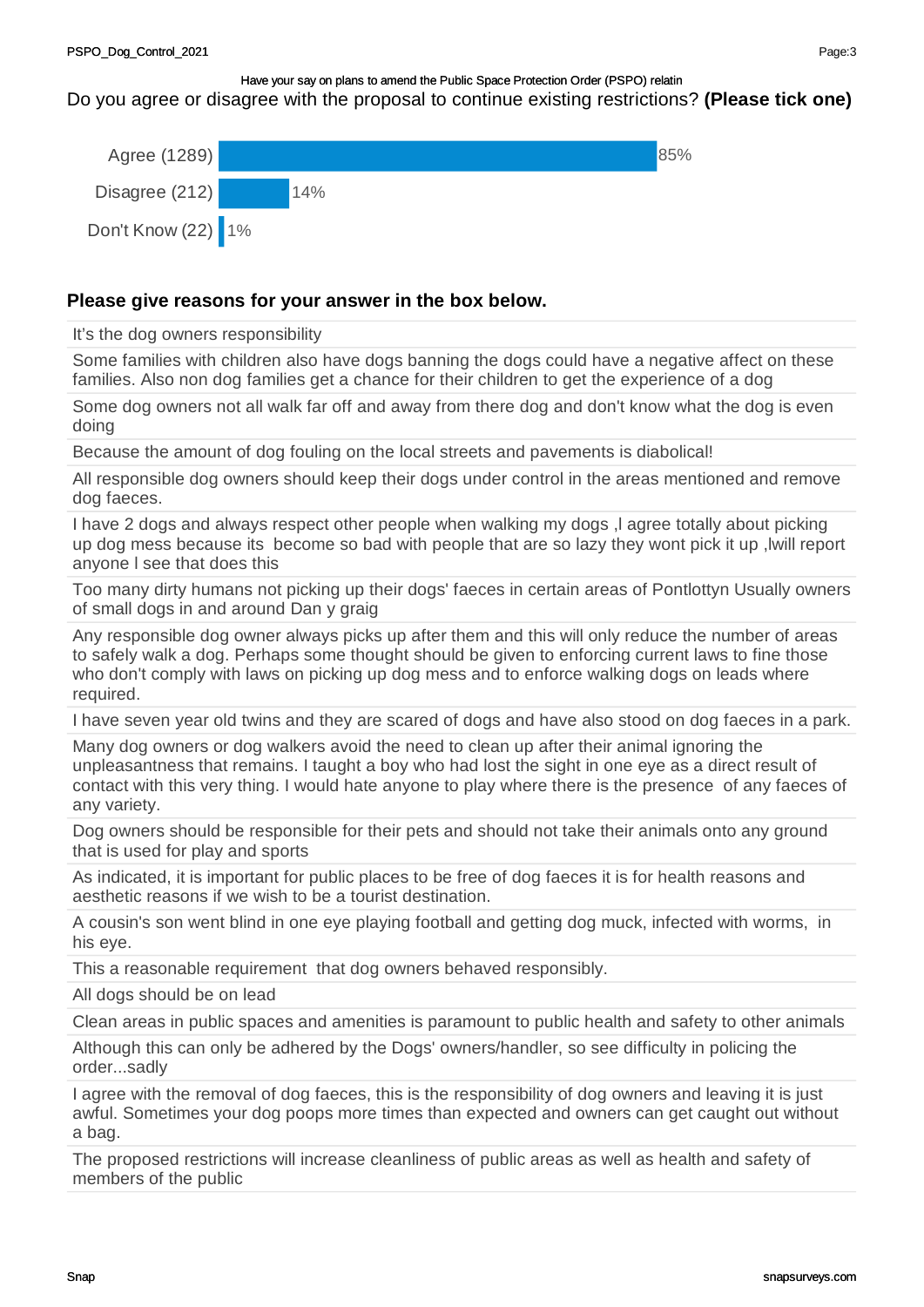Sensible proposals that will increase safety

This is fair

I have never yet seen dog mess on the playing fields. But the glass, plastic, beer cans, used food boxes and bags left by children, youngish people is beyond understanding, these people are filthy pigs ruining the natural environment, it gets worse every time the crowds use the three playing fields, scattering filth and danger everywhere.

Because it is the Dog owners who are to blame

These are fine, I would expect every dog owner to practice this.

As long as dogs are kept on a lead and owner cleans up any mess I see no reason why dogs cannot go into parks etc, there are so few easy accessible places left to walk in the area, it would be a shame to lose this area

I agree with everything apart from excluding dogs multi use games areas. There aren't many places where dogs can run freely and I think as long as owners clean after them they should be allowed to run freely.

common curtesy and regard for others, responsible dog ownership requirement

These are common sense approaches for the benefit of all

There is already too much control and most certainly no more is needed.

Because of the health hazards and mess caused by dog faeces which is not cleaned up.

They are reasonable requirements for dog owners.

This is overdue initiative!!! I can see dogs running free on the pitch of Aneurin Park Penyrheol every day, scaring away residents and putting kids off sport, as countless mess is left behind.

I am a club officer of Crumlin JFC and spend a significant amount of time picking up dog mess every Saturday and Sunday from our applied pitches to keep our squad children safe. There have been occasions during matches that dogs without leads have stormed the field mid match and frozen some of our very young players to their fore never mind stopping the match.

Has it's not fair on our local football clubs having to clean up all the dog mess

Cant play football without it on the pitches, we are running and sliding in it someone is going to be ill

Lower rugby field constantly covered in dog's mess

Dog owners are responsible for their animals and should consider the welfare of other people who may be impacted by the behaviour of the animal. It is not inconvenient for owners to carry a poo-bag and these are inexpensive. The restrictions outlined above are perfectly reasonable and no responsible dog owner should object to them. I speak as a former dog owner and dog lover.

All reasonable measures that responsible dog owners already do

There are too many irresponsible dog owners in this area. Many dog owners aren't picking up their dogs mess, allowing their untrained dogs to run riot in local parks and playing fields which is frightening to adults let alone children. Not everyone likes dogs. If others wish to own a dog great but, it should either be kept on a lead at all times in playing fields regardless of any sport activities taking place or banned. Personally I eould like to see dogs banned from play parks where there are children. Not everyone wants a dog running around their feet, barking, jumping up on them or knocking over their child. There are plenty of other areas where dogs and can be walked and allowed off their leads in the area. As for dog mess this is becoming a massive issue in the Fleur De Lys area - especially around Fleur De Lys Primary School and Bryngwyn area. The amount of times I've seen dog owners 'forget' or 'run out of' bags to pick the mess up is shocking. I would personally like to see tighter/ more rules and regulations around dogs and their owners.

Original plans are fine and have no issue with the current guidlines.

It is a known fact blindness can be caused by dogs poo. As a former Welsh League referee I have seen enough pitches fouled with dogs poo. Some dog owners are irrisponsable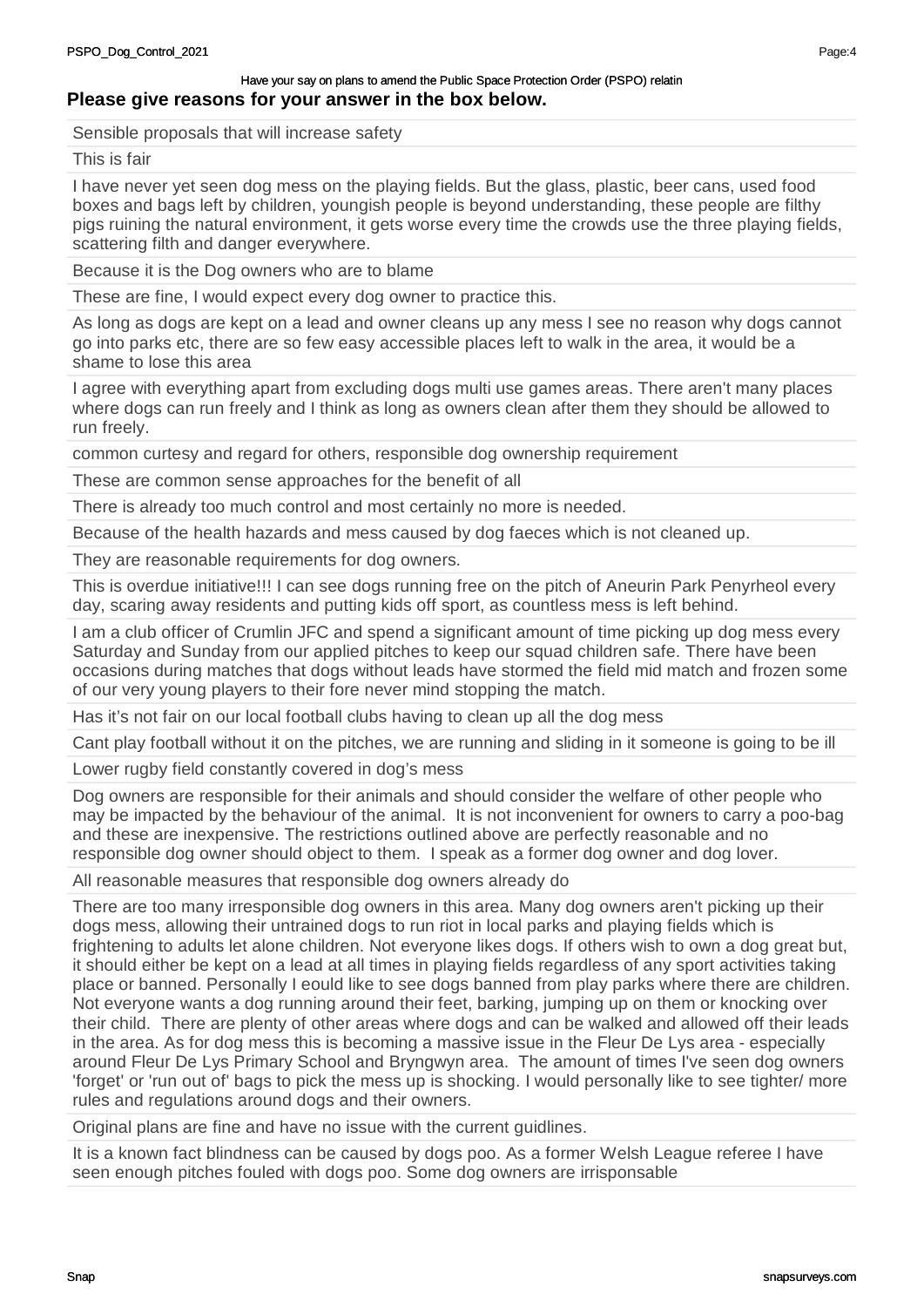I use Libanus fields to walk my dogs every day. Very rarely have I witnessed any dog faeces but regularly litter left from the sports teams that use the pitch such as disused tape, bandages, water bottles. In addition to this groups tend to gather here in the nights leaving broken glass, cans, takeaway wrappers & other undesirable litter. I feel that targeting dog owners is unfair and discriminatory when there is not a noticeable issue with dog faeces

Dogs should always be kept under control and owners should be held responsible for their actions.

I agree with the current rules and these show that the Council already has the ability to stop people leaving behind dog feaces without penalising responsible dog owners who need a place to exercise their dogs. The Council needs to enforce the current laws.

Hi , i am writing in relation to the eisteddfod field in rhymney. I use the field, as do many dogs owners to exercise their dogs. Many of the other dog owners are not able to walk far or drive to take their dog to another area to exercise them. No dogs mess is ever left there by anyone. The only problem there is all the rubbish and broken bottles left by teenagers who use the field on weekends to get drunk. There are no bins in the field . For example, i witnessed both sides of a football match , form a line and walk the field to pick up glass. May i suggest that the money that is being spent on this dog ban, be spent on bins and someone to police the fields on weekends. I am sure this is not an isolated problem with the eisteddfod field, as this happens everywhere. Thank you.

My partner was hospitalised for 2 weeks in 2019. He endured 3 operations after falling in dog mess whilst playing football and contracting an infection from said mess.

All responsible dog owners would comply with these restrictions anyway regardless of laws. As a dog owner I no more want people leaving dog mess around or allowing dogs to be in children's play areas as any non dog owner. Irresponsible dog owners are as much a menace to me (even more so if they let their dog be a danger to mine) as non dog owners.

I agree in principle with the proposals above, but without enforcement the exercise will be one of futility. There must be adequate enforcement of any proposals the Council passes. In the case of Machen we need regular visits every week at random times to ensure compliance.

Existing restrictions are adequate & fair

Dogs should not be near any sports playing fields.

They are sensible & responsible & encourage a safe & clean environment for everyone & not discriminatory.

having coached youth and senior football for over 25 years there has been a massive increase in dog faeces on playing fields we now have to walk the field with a shovel to pick it up before we start.

#### Completely agree

I am sick of people leaving their dogs off the lead and free to run at my dog who is on her lead or even worse my children. I am a dog owner and we keep our dog on a lead at all times even though she's well behaved. We also pick up her poo which I also see owners leave behind. I have seen dog mess outside Libanus school and on the rugby field behind it. We was having a picnic with some of the other children one day on the field by the park behind the school and a woman's dog who was not on a lead came over and ate the food. Then another lady and her dog came (off lead) and he was a nasty dog which she also said! Well muzzle it and keep it on a lead I didn't feel safe with him around my children so left.

Appear to be working in the most part. Help to maintain clean healthy environment for all & still allow assess for all

You inspect the sport pitches they are full of empty alcohol bottles and cans. Why is nothing done about this. It is us the dog walkers who pick up these empty cans and smashed bottles. Leave us WALK OUR DOGS WHERE WE FEEL SAFE

Dogs should be kept of all playing pitches but should be allowed to be walked on a lead round them. To stop people letting their dogs run across fields fenc3 them off.

The current restrictions are reasonable.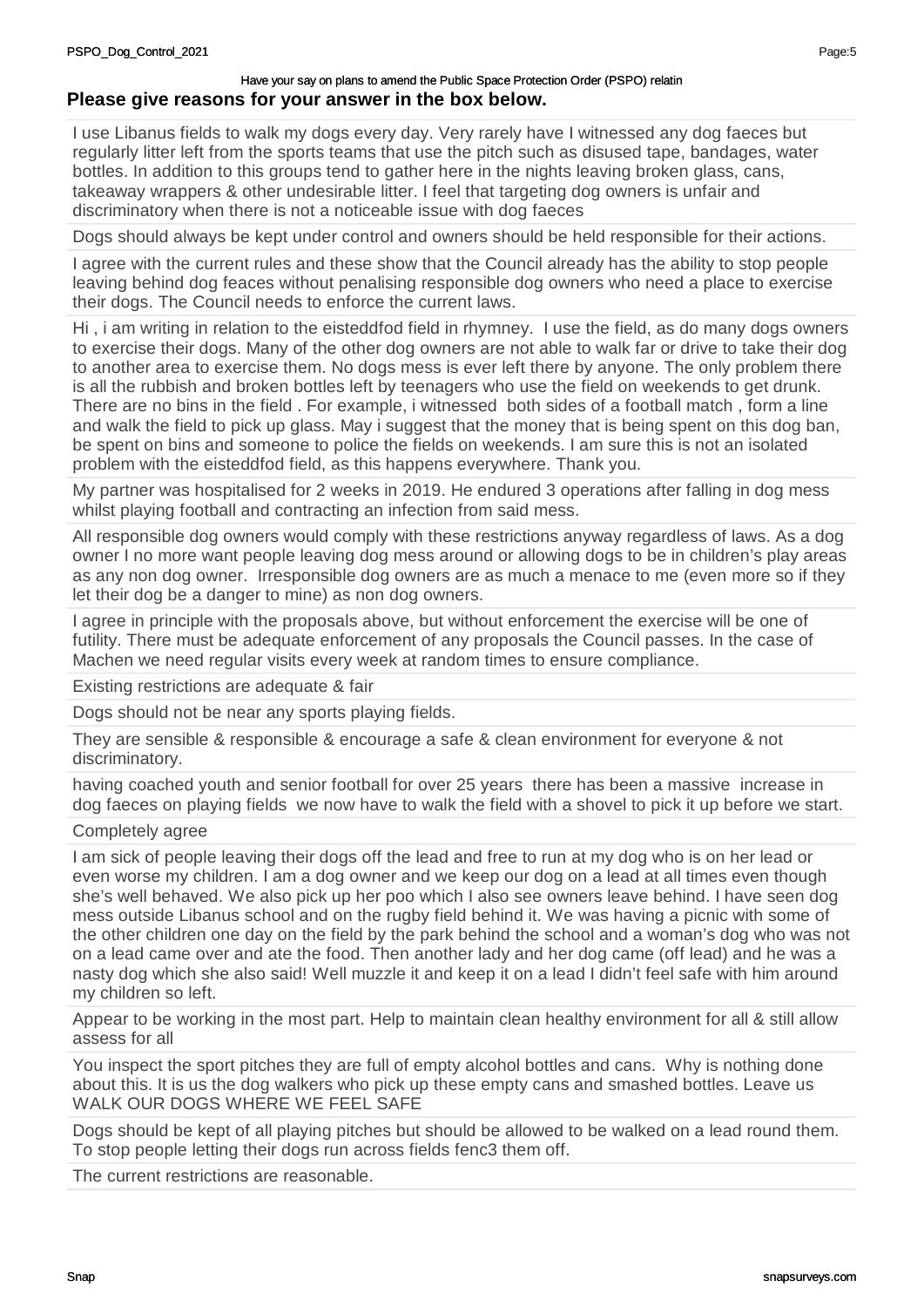This is a great idea but it needs to be policed properly, I don't knownhow this will work but the amount of dog mess around Markham is disgusting

Good ownership

No dogs should be allowed on any playing fields & owners should be fined for not following the law. Children's/adults safety must be a priority.

I already follow the above rules dogs should only be left of lead if there are no other dogs around and should not be on children's play areas for example football pitches however should be allowed to be in public area like woods forests . Dog bags should be carried at all times and used whenever they are needed to be

These are reasonable measures and as a dog owner, I would have no objection to these measures.

As a Resident of ynysddu and As a dog owner I pick up my dog mess I have witnessed other not Lots of owners walk there on the Fields that are mark out and the surrounding Area A dog need to be let of for a run in open space You will be forcing dog owner to walk there dog in the same place and some dog are not sociable dog and could corse dogs attacking other dogs or people

As a responsible dog owner and a sports player it's not the dogs fault there is bad owners which will still do it if this is past through or not you can't patrol the the playing fields 24hrs a day and you will have some one that is a good dog owner and the dog gets of the lead and the jobs worth will fine them

If the dog bins were empted every week , they wouldn't be a problem

There are to many off lead, no recall dogs. Dog on dog attacks are on the increase.

I only disagree with the first point. Why are responsible dog owners who clear up after their dogs and control their dogs being punished for those who do not. I have 4 year old twins who play football for Wattsville FC and enjoy playing at the park. I work full time. I don't want to have to leave my dog stuck in the house because I can't take her to the park or football field. Do more to patrol, record and capture the repeat offenders that don't clean up after their dogs. Cwmfelinfach is awful around the streets and river road.

As a responsible dog owner I completely agree with the above restrictions to keep both my dog and others safe

Dogs should not be allowed on playing fields

I believe if the dog is on a lead it should be able to go in children's parks/ play areas.a lot of people take their dog in anyway, with no respect for the rules so it would be fair to everyone especially the people that do listen.

The number of dogs has increased greatly, clear guidelines must be in place to make sure dog owners behave responsibly.

In Hafodyrynys there is only one area that is flat for local dog walkers to allow their dogs to walk their dogs. The area has a large amount of elderly residents who own dogs , therefore climbing the mountains isn't an option. The field you have show to the top of the picture is the farmers field and no access is allowed. Yet it shows in the picture it is part of the field. This is an unreliable documentation of the area

These are reasonable controls

These are very reasonable and I agree with each point as a responsible dog owner.

What I do anyway

This is just common sense and being a responsible owner

These restrictions make perfect sense but the problem is no one is available to enforce any of them.

My son plays football on these pitches and dog fouling is a health risk. As a health professional I know that any injury that is exposed to dog faeces can have dire consequences for infection, poor wound healing and serious chronic injuries.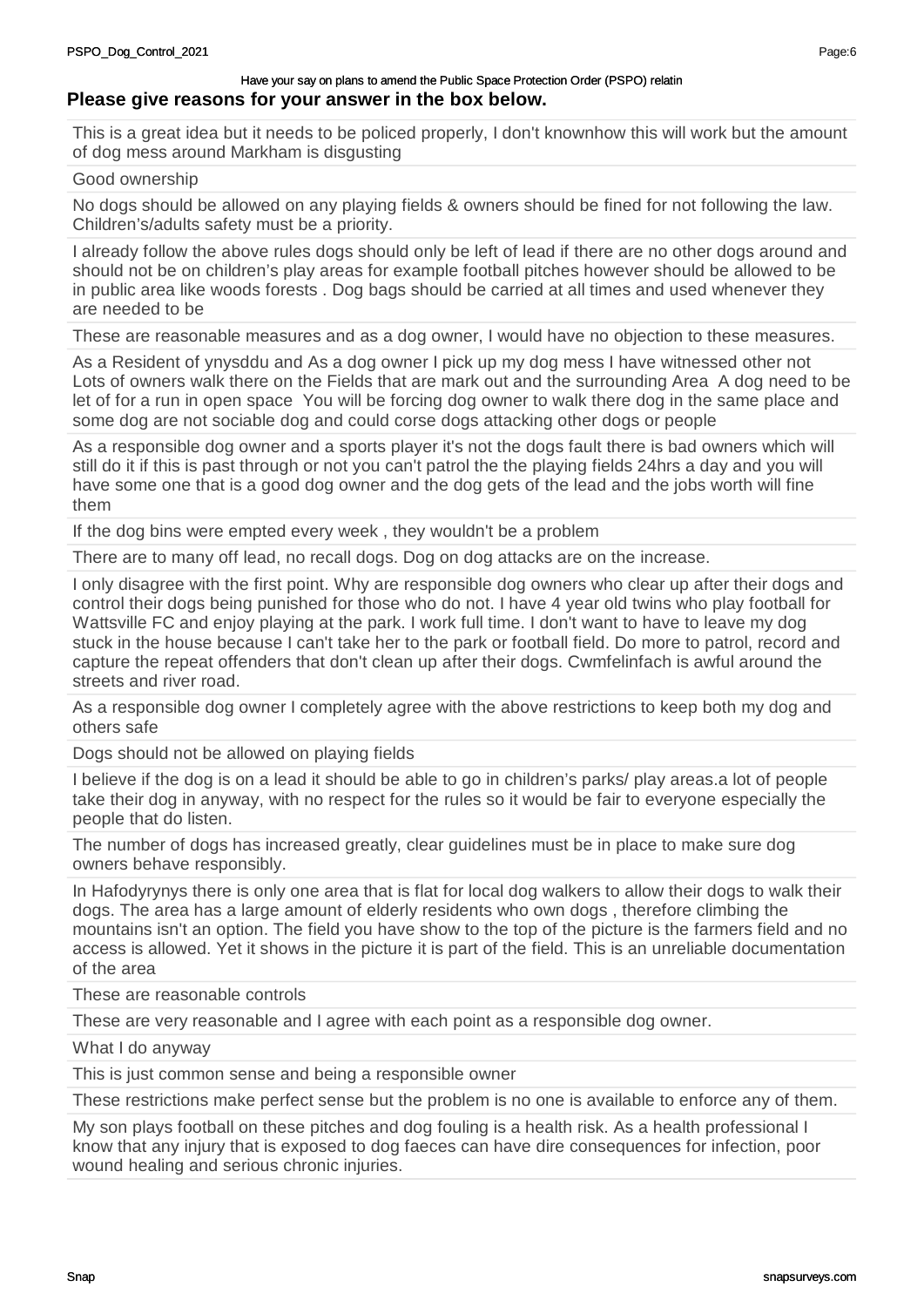There are too many dogs that aren't controlled my dog has been attacked 3 times whilst on a lead by dogs that can't be called back by there owners whom do not even see the dog being too aggressive I do not feel comfortable taking my dog and toddler out as there are too many off lead dogs in the area. Dog fowl is so bad that it's a daily occurrence cleaning the pram wheels.

It depends on the field . The one at Fernlea is a danger for kids to play football , rugby and not because of dog mess it's because the field is always overgrown with mole hills all over it . To call it a sports field because it has Two rusty old goal posts in is ridiculous. We do pick up dog mess so much that I have to report dog poo bins are full most weeks . There are no organisations that use this pitch for sport . The ones that are maintained for sports I agree but if you class this field as a sports field you had better maintain it as such .

Improve the experience of non-dog owners, without the worry of a having to watch where you walk

More control over dogs is needed. More and more people with thir lockdown dogs are about with no clue how to look after them. Can't go for a jog in local park without being chased by a dog who is not on a lead.

I agree with all of the above as these are respectful and reasonable requests for dog owners to follow.

Open spaces are for everyone

**Safety** 

I have spent many times as a football mum carrying out pitch inspections to remove dog faeces. Also I have a dog and would be mortified to all people her on pitches to go to toilet. If a dog cannot be controlled off a lead then it is the owners responsibility to ensure the dog does not cause harm to others or be a nuisance. I will add, I constantly pick up litter around football pitches. There should be a duty of care for all people to remove their litter and their dogs mess in and around all parks, pitches etc.

a lot of people are scared of dogs and dog faeces is harmful for health

I think that there are plenty of safe places for dogs to play in and around the Caerphilly area. The dangers that dog poo create are scary and not all dog walkers are carful and considerate.

Makes common sense.

Because it is the actions of the few that dam the lot of us

I don't agree with the marked sports field proposal and would prefer more clarification to be made over who an authorised officer is and what their qualifications are in relation to dog behaviour. I assume they are fully qualified and registered dog behaviourist.

Any responsible dog owner will already do this. I have to tick disagree because of point 5 " Requiring dog owners to put their dogs on a lead when directed to do so by an authorised officer on any public land where the dog is considered to be out of control or causing harm or distress to prevent a nuisance". Unfortunately the primitive nature of this form prevents highlighting the unfortunate grammatical errors which rather undermine it's integrity.

I think the rules are sensible. However I don't think it will stop irresponsible dog owners failing to pick up but I think that on the spot fines should be introduced.

I disagree as not every dog owner is irresponsible. There are many football/rugby fields throughout pontymister to Wattsville. What about making half a field enclosed for dog walkers that wish to use it? There is one dog park I know of in ystrad mynah, some people don't have the luxury to get there as no transport. There can be cameras put up to monitor the parks and the irresponsible owners can be dealt with accordingly. It's not fair to tarnish all dog owners the same!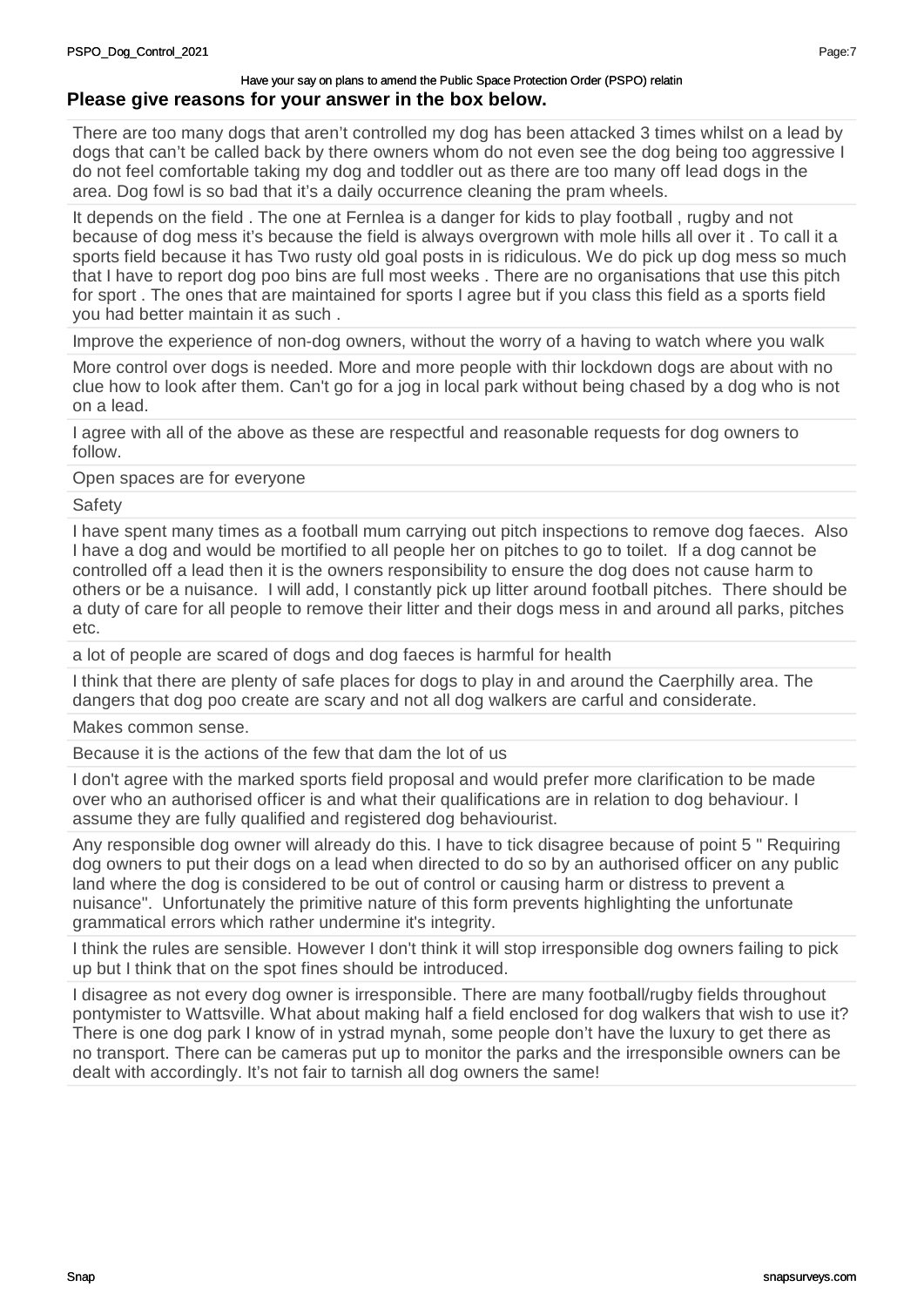- The first point reduces the risk of children being accidentally harmed by a dog/dogs which could lead to a dog being put down, as well as children being harmed - The second point enables people to gain comfort from their dogs in a responsible manner while mourning and also means that they don't have to leave them tied up outside a cemetery/garden or in a car - both of which could prove stressful and dangerous for the dog - Removing faeces should always be a part of responsible dog ownership in order to protect the local environment and human health and to stop dogs and their owners from being demonised, therefore I agree with the third and fourth points - Requiring dogs to be on a lead where necessary is sensible in order to ensure no incidents occur which could cause harm to either the animal or people

I feel that the existing levels of control are adequeate but the removal of waste from dog waste bins and bins in general is not up to standard at all.

This is being a responsible dog owner, and should be expected.

Seem fair and punishment for irresponsible owners

Dogs should definitely be excluded from all pitches where children or adults are playing sports, such as football or rugby. There is a likelihood that at some point, players will fall over, and if dogs have been allowed to foul on the pitches, this could have very serious consequences. Even when dog owners pick up after their dogs, there could still be traces left behind. The safest practise is to keep dogs off the pitches to prevent this happening. Unfortunately there are some owners who walk ahead of their dogs so they can say they were unaware their dog had fouled on the grass and others who blatantly ignore it anyway. How could and would this proposals be effective though, without anyone to police it? These are good restrictions, but sadly I doubt that it will have any effect on those who don't care about the safety and health of others. The same goes for play areas for children, dogs should never be allowed in children's play areas

# **Do you agree or disagree with the proposal to exclude dogs from all council owned marked sports/playing pitches?** (Please tick one)



# **Please give reasons for your answer in the box below.**

Dogs need plenty of exercise and this will severely limit the area in which my friends can walk their dogs.

Because of the health hazards and mess caused by dog faeces which is not cleaned up.

All the dog owners I meet are responsible and pick up any dog mess it is unpleasant and if anyone leaves it they should be fined. but another thing to be aware of is the problem of teens and preteens running amok in waunfawr park throwing litter and smashing glass bottles also a danger, the park keepers do a fab job of keeping it clean but!

There are very few spaces that my dog can run to fetch a ball off a lead. The local football pitch is one of them. The local pitches are very rarely in use for sport either organised or casual. Whilst my dog never fouls on the pitch... the current restrictions ensure that I would clean up after it. This proposal underestimates the value of exercise for dog owners and overestimated the use of local pitches. All open spaces should be available for all.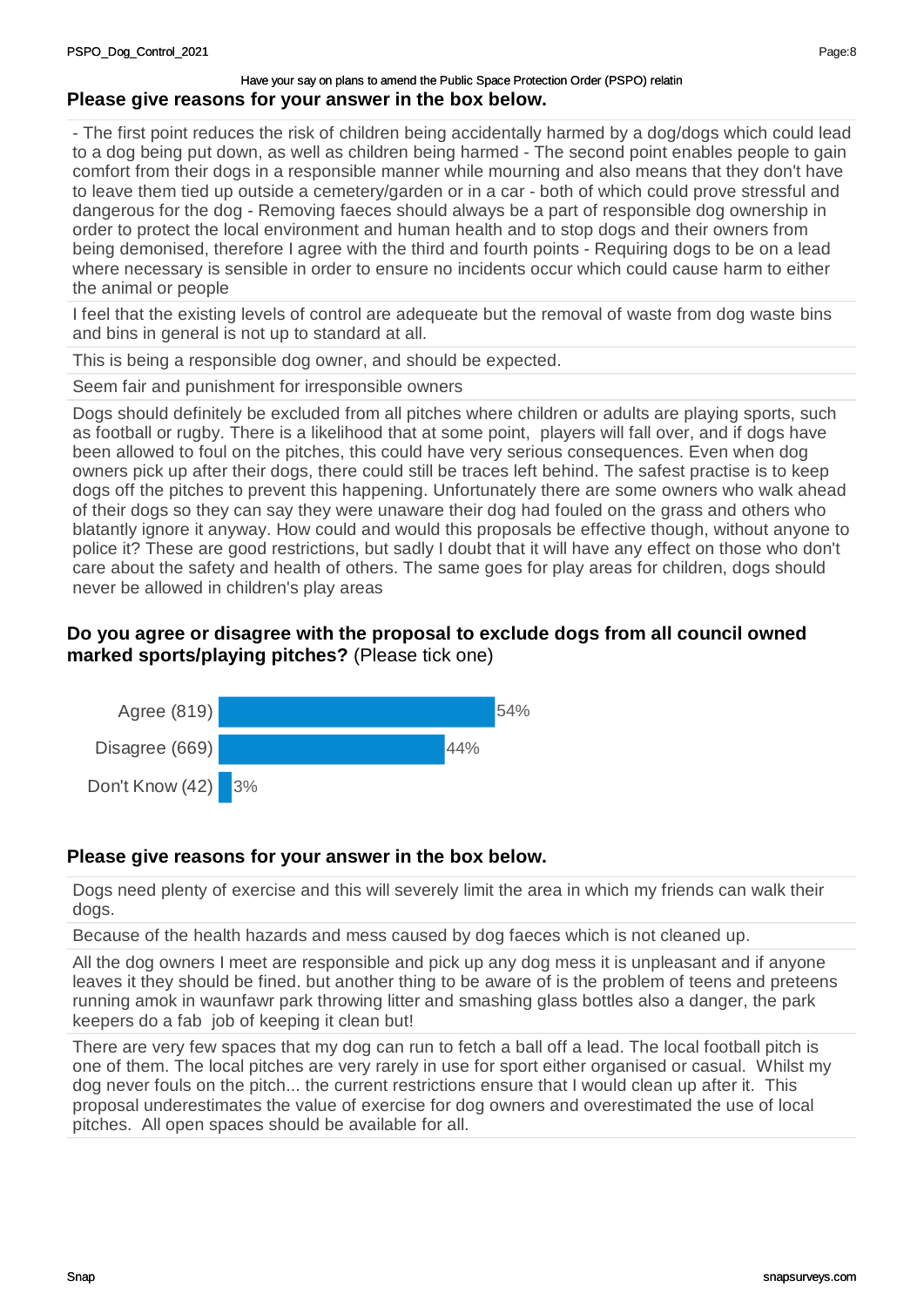Living in Ystrad Mynach town centre gives limited opportunities for my dog to have a free run, which high activity dogs require. I cannot see why they need to be banned from playing fields, as long as owners carefully pick it up. As in so many situations, the main problem to me seems to be lack of enforcement, and unfortunately some irresponsible dog owners take advantage of this. I currently have a car, so can drive elsewhere for free space, but that means using a car for a trip which doesn't really seem necessary. Also, not everyone has a car.

Yes please, the sooner the better. I feel that increase in irresponsible dog ownership during pandemic is destroying quality of outdoor space for all. To put it in context, I was given a dog last year, but decided to rehome it after a very short time into the place in the country. I can understand that dog wants to run free, but dog also must be on the lead at all times in a busy residential area - it was just unfair for all. in Penyrheol Park there are so many kids, but sometimes outnumbered by dogs; it's accident waiting to happen. We have responsibility to prevent it.

I am a club officer of Crumlin JFC and spend a significant amount of time picking up dog mess every Saturday and Sunday from our applied pitches to keep our squad children safe. There have been occasions during matches that dogs without leads have stormed the field mid match and frozen some of our very young players to their fore never mind stopping the match.

Has a football player , still to this day we pick ,10+ dog foulings up before everygame and training , sports pitches are to play sport , not for convenience of dog owners

I regularly play senior football on the pitches in caerphilly county borough. It is commonplace that there is dog mess on the pitch. Owners cannot be trusted to pick up after themselves.

In particular reference to the Llanbradach park the park was bequeathed in perpetuity to the people of Llanbradach not just the footballers. The lower football pitch was part of the original park as was the Eastern goal area of the upper football pitch.

## Fieces on pitches

I've just joined gelligaer football team and the amount of dog mess we have to pick up off the pitch before and during the match i ridiculous

I regularly use the Bryn recreational playing field, always keeping to the outside. Many people however take dogs on the marked pitches when not in use, in particular off-lead so they can have a run. Whilst I completely agree that dogs should not foul the marked areas, it needs to be noted that there are fewer and fewer areas to exercise your dog by walking from the house. This has been exacerbated by all the housebuilding going on and the Council is effectively encouraging people to get in their cars to travel to areas where you can give a dog proper exercise, which is counterintuitive.

#### As above

Not all dog owners care about mess behind left on sports fields etc. It's a danger for children and adults who use these facilities for recreation purposes.

It is unthinkable that people playing on these pitches should have to come into contact with dog faeces.

Same as a children's play area or multi use games area

Completely agree they should be banned from all play parks and sports fields, regardless of how well behaved they are.

There is not enough greenland for dogs to use currently in most areas without a car journey. I dont believe the issue is with dogs on the playing fields, its the owner not cleaning up after thir dogs. Maybe the penalty enforecment should be focused on more.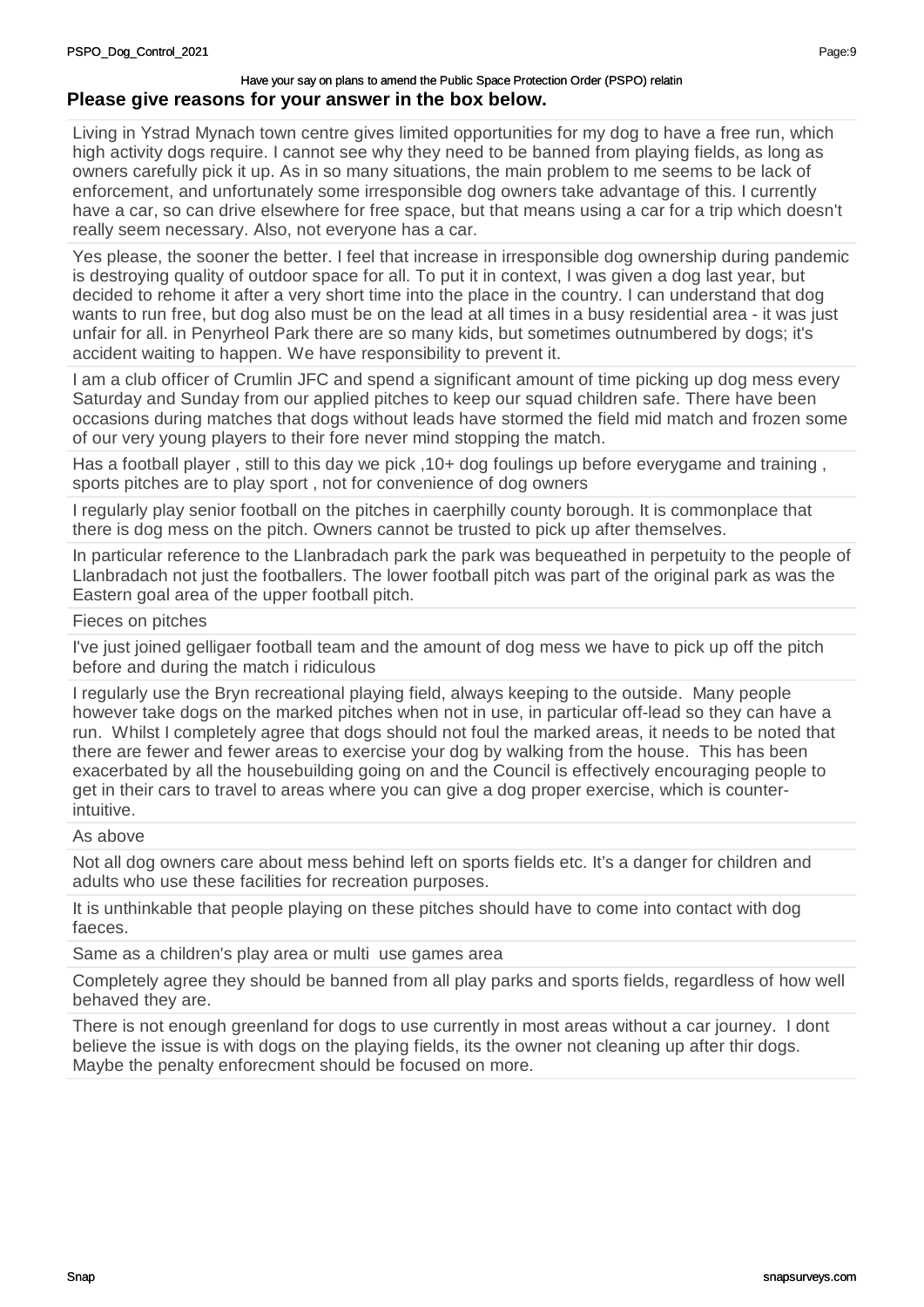The vast majority of dog owners are reasponsible and clean up, you will always get people who do not pick up after their dogs, we need to ensure that those people are caught and fined , simply banning dogs from the field will solve nothing , as those who don't pick will still use the pitches as they won't take any notice , and consequently not pick up .. The real solution is more targeted enforcement. Which the council will have to do they are serious on banning dogs from pitches. Work with the dog owners who often clean up the mess left by others , plastic , food waste , and broken bottles which are a hazard to the public and pets .

### See above . Same applies.

Same reason above dog faeces is not the main issue...litter in general such as broken glass etc

Dogs should be kept on a lead in all parks. It limits the spread of dog faeces and prevents dogs attacking children , adults and also other dogs.

The Council does not enforce the current laws to fine irresponsible dog owners who do not pick up after their dogs. Instead the proposals seek to penalise responsible dog owners who do pick up after their dogs. Dog owners are citizens too and we are entitled to expect facilities to exercise our dogs responsibly where we live. I live in Waterloo and exercise my dog at Machen, where I always pick up my dog's feaces. I have never seen anyone patrolling that area and issuing fines. I would welcome seeing this. If we can't go to Machen we will go to Trethomas but this is an area where there is even more dog mess and litter because the Council does not enforce the rules and is missing out on fines. This change will simply move the problem. Please enforce the current rules on dog mess and also on litter instead of penalising responsible people.

There needs to be appropriate areas for exercising dogs. If the proposals go ahead it would be beneficial to fence the areas so that dogs can be off lead in other areas of the park otherwise it will not be possible to let the dog off the lead.

#### As above.

No matter how careful a dog owner is it's impossible to clean up completely after a dog.

This would be hugely restrictive to the ability of responsible dog owners to exercise their dogs. It effectively bans dogs being off lead in all parks which include a marked pitch (this is most local parks). A dog does not recognise a marked pitch and even with the most well trained dog whilst off lead could wonder onto a pitch. It also will only affect responsible owners, those irresponsible owners will take no notice, whilst everyone else will be left to walk their dogs on streets. This will cause harm to dogs who may get limited off lead time, this can cause frustration and boredom which can build into greater behaviour issues. I read a statement from yourselves in response to the RSPCAs objections claiming that there are plenty of country parks in Caerphilly. This is fine if you live close or have a car but what about those who don't? I also would not want to have to drive to my morning dog walk each day (not great for the climate either). Given the health benefits of dog walking you should be encouraging and supporting dog ownership not restricting the ability for people to get out and enjoy a walk with their dog.

As a responsible dog owner I always pick up my dog's faeces. My dog enjoys being let off the lead and being allowed to run free and the number of places where this can happen is becoming less and less without having to drive somewhere, which is not exactly an environmentally friendly thing to do. Unfortunately people who aren't responsible are undoubtedly unlikely to take any notice of a ban if one was to be passed so all this is going to do is punish the dogs of us responsible dog owners. Effort would be better spent patrolling and catching the offenders who don't pick up their dog's faeces. Even better would be passing a bill to make money earnt from puppy sales taxable. It's infuriating that I have to pay Ni and tax of any interest I accrue over £1,000, but people can earn thousands of pounds a year and no declare any of it!!!!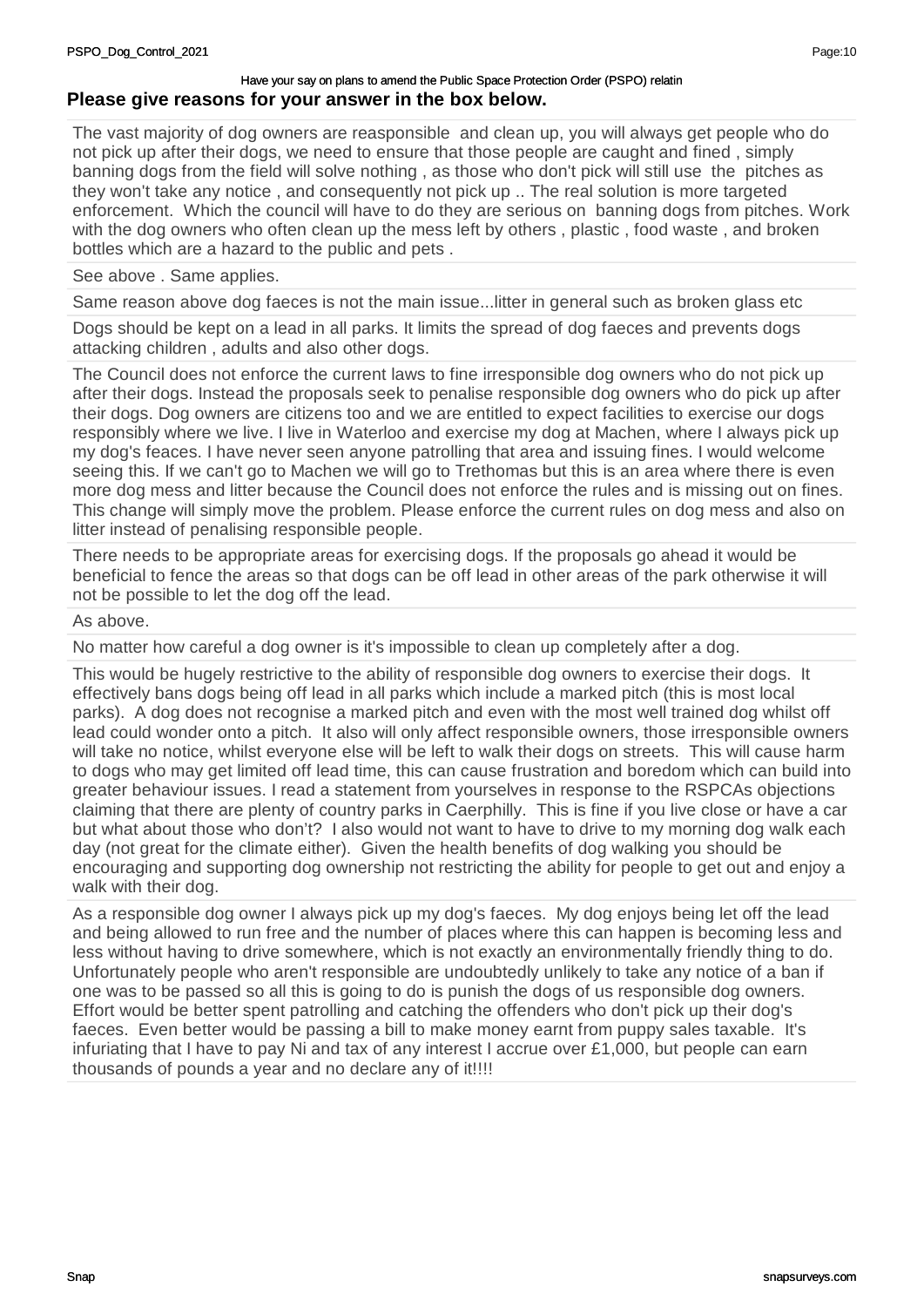The problem is not the dogs, its the owners, because there is no one enforcing any of the rules. In the 4 years I have owned a dog I have never once been approached by an official checking my compliance. There is no point creating a law if its not going to be enforced! Not to mention you are restricting the safe exercise of all dogs in the area, reducing the exercise of their owners. I see more litter and harmful substances left at playing fields than I ever do dog faeces yet there is nothing out there to prevent this?! It is completely unfair and unjust to restrict a dog of a place of exercise. Are you going to set up dog friendly fields for them to exercise? No because the council csnt afford it just as they can't afford to employ anyone to enforce these regulations.

Again I agree with this in principle, but what about playing areas that are not under the control of the Council? In Machen we have playing fields that are in one location, "The Machen Recreation Ground". The fields are looked after by CCBC and the Machen Recreation Welfare Association. Will CCBC enforcement staff be able to enforce compliance on the pitches over Machen Rec that are not under the control of the Council? MWRA Volunteers do not have enforcement powers.

Those of us who are responsible dog owners don't need any further restrictions put in place as our dogs are kept under control and we clean up after them without fail. It is the problem of dog owners who need to be educated to control their dogs and to pick up after them which I'm afraid will never be resolved because those type of people simply cannot be told just like motorists who persistently flaunt the rules of the road! They are despicable human beings.

I agree with the position of the RSPCA where this is concerned and do not agree with restricting the areas available for dog walking and exercising. We are gradually losing more and more of our green spaces and it is important for dog owners living in more built-up areas to have access to fields for walking/exercising their dogs. Not everyone is a car owner and able to get to a country park easily.

Dogs should not be allowed to go on any sports playing fields where children / adults play games. Also fines are not carried out enough with spot checks.

As a responsible dog owner I find such proposal discriminatory & consider that my civil rights would be violated by preventing such access on public property for which a portion of of the council tax I pay contributes to maintain these recreational areas. I should not in any way be denied. These are valuable areas & essential for the well being & mental health of everyone, including dog owners & their dogs. I always ensure that my dog is kept on a lead in parks & sport recreational areas & clean up accordingly. Surely it would be more effective & sensible for dogs to be always required to be kept on a lead in these areas & the provision of more 'dog boxes' that are emptied more frequently. If the dog is always with the owner on a lead & hence under control it makes it easier to see & 'pick up'. Safer in every respect. Why should I be made to feel like a 'secondhand' citizen, even criminalised, because I am a dog owner and walk my dog? This is surely against my civil rights.

as above and I will maintain that when the grass is wet you never really pick it all up. these restrictions should never have been relaxed in the first place .

But I don't know why the council have included maesycwmmer field as there is no markings and you can't see it is a football pitch as no goal posts

Some people, including disabled and elderly, only have marked sports pitches as their accessible space to walk their dogs. Banned dogs from these spaces will unfairly effect disabled people.

Dog poo is a hazard.

They should be allowed but should be kept on a lead. People don't feel safe walking their dogs on the street due to a rise in dog thefts don't penalise responsible owners Andrews the irresponsible ones.

All those playing sports or using the fields for recreation should be protected from the dangers of dog fouling.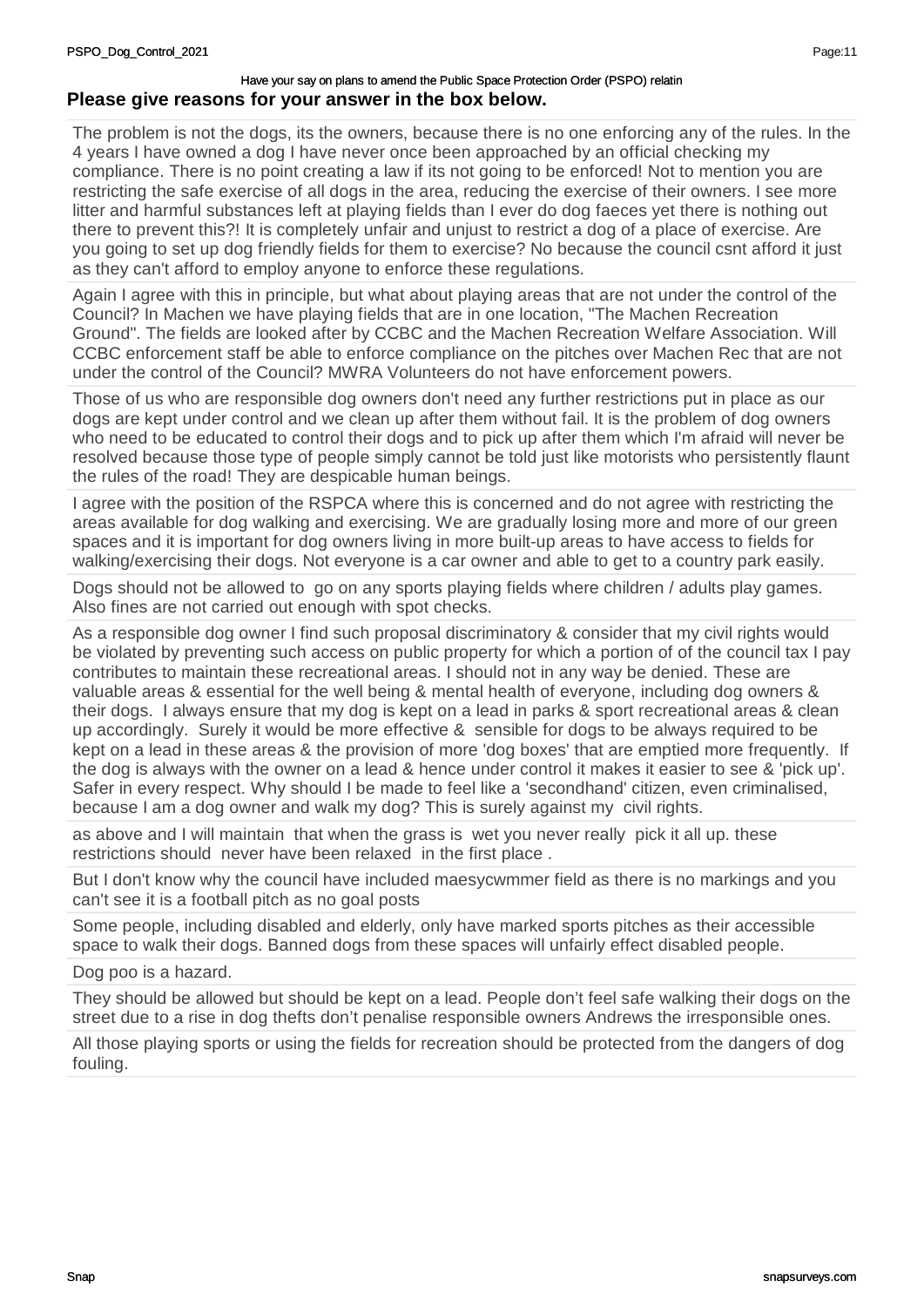I am a dog owner & take my responsibility as such to keep my dog on the lead, particularly in the areas being debated and so is under my control at all times. I always pick up & dispose of in the correct way., whether it is in these recreational spaces, other public spaces including pavements etc. I respect the environment & others, particularly in such spaces. In my experience, thankfully I find dog owners do the right thing & I will challenge (as I'm aware others do), if I see a dog owner not doing so & present them with a bag to do so. Why should I be penalised & other dog owners for doing the right thing. Wouldn't this be against my human rights? It would be discriminatory. I pay council tax & entitled assess like everyone else, when the pitches are not being used for matches or training sessions.

As a responsible dog owner, who ALWAYS cleans up after my dog,I feel we are being victimised, having a large part of the Showfield taken away from us, the local residents who pay our council tax. All of this field has always been there for everyone's use, and it should continue to be.

Dog walking does no harm

Because not everyone poops and scoops.

The new proposals take the PSPO too far and highly restrict dog walkers from enjoying their local facilities. The amenity space is there for all to enjoy not just for the minority who use the space a handful of times a week to play sports. We regularly use the field alongside Skomer Isalnd Way to walk our dog and very rarely see any dog mess on the pitch. It's unfair to punish all responsible dog owners for the minority of irresponsible ones. Target the minority not the majority! This is a backwards step for a forward thinking authority.

#### Absolutely agree with this

There's rarely dog mess but always human mess. Kids cause more damage, anti social behaviour and mess than dogs

These parks are great open spaces for dog walking and freedom. I am a responsible owner who cleans up after my dog and feel there is no where local to take my dog for a field walk if this gets passed. How do you exercise your dog with limited greenery. It's very unfair that a minority ruin for majority. Enforce dog fouling more and educate people to be better with their dogs, don't punish the animals outdoors.

#### As above Na

I agree that they should not be on the children's play areas however some elderly and vulnerable people that cannot take their pets on very long walks will find this very difficult . Dogs shouldn't be aloud to go in past the lines on the pitch but I do not see the harm of them walking on the outer side as long as anything left by the dog is picked up

The dangers of dog fouling are well documented. As a father and a coach of an U11s football team, I think it is entirely acceptable and proportionate to introduce these measures. As a dog owner, I would have no objection to complying with these measures. There are plenty of great areas to walk dogs, and pitches are not necessary.

#### See text above

As a responsible dog owner and a sports player it's not the dogs fault there is bad owners which will still do it if this is past through or not you can't patrol the the playing fields 24hrs a day and you will have some one that is a good dog owner and the dog gets of the lead and the jobs worth will fine them

Too many dog owners not taking responsibility of their dogs allowing them off the lead jumping on children and adults. The amount of times I've heard dog owners tell me uts ok my dog us friendly when it's not OK when they have jumped all over me with muddy paws, scared my six year old and upset my dogwood is on her lead. Don't get me started on dog fouling and people who think it's OK to leave bags of dog faeces on the side of the road/field etc.

Why know there is dog poo every where ,there is more to this than the countries letting on ,give it a year or so and all football fields will have houses built on them

Dogs should not be allowed where, people of all ages play.

Page:12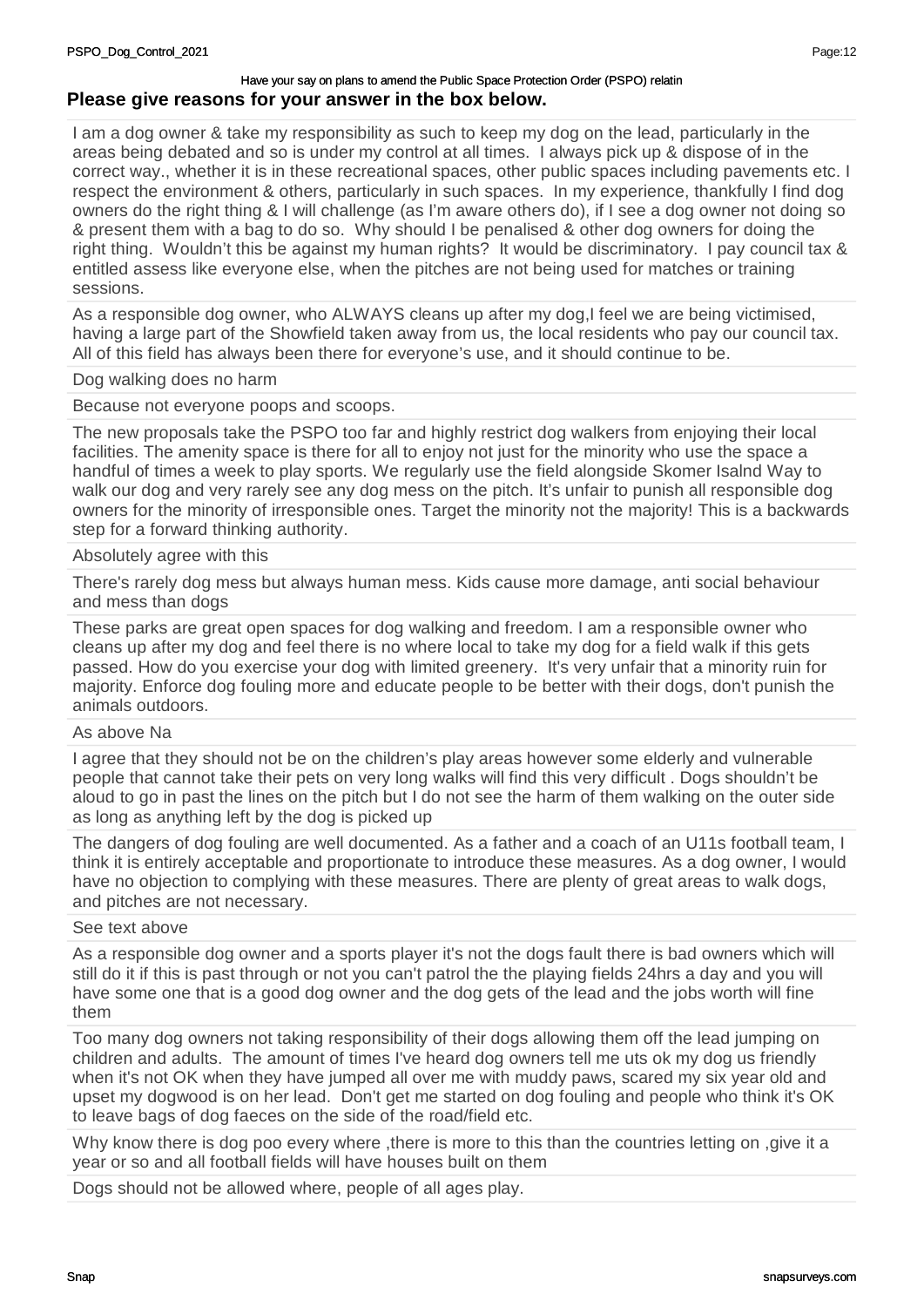I only disagree with the first point. Why are responsible dog owners who clear up after their dogs and control their dogs being punished for those who do not. I have 4 year old twins who play football for Wattsville FC and enjoy playing at the park. I work full time. I don't want to have to leave my dog stuck in the house because I can't take her to the park or football field. Do more to patrol, record and capture the repeat offenders that don't clean up after their dogs. Cwmfelinfach is awful around the streets and river road.

As a coach, parent and dog owner I feel this is completely reasonable, dogs shouldn't be allowed on playing pitches, the risks to children's health cause by dogs faeces alone is more than enough to put this proposal in place

It will significantly limit the number of areas where people can walk their dogs. Particularly young people and women who want to stay in open spaces when letting their dogs have some freedom. The lazy minority who don't clean up their dogs mess shouldn't spoil it for responsible dogs owners.

#### **Disagree**

Surely the people who are not cleaning up after their dogs are the problem, people who rely on these fields, I.e less abled people rely on walking at these fields. Why punish these people and other good dog owners. Also people will continue to do it regardless, so again make it fair for everyone. Just find new ways to patrol these areas. Maybe put cameras that may deter dog owners from not picking it up.

I agree all owners should collect their dogs mess but they shouldn't be stopped using the field when there are no games on and no training

There are less and less areas available for local people to exercise their dogs. Not everyone can take the dog to recognised dog walking area due to age or physical ability

Most council owned fields are used for sports like rugby and football. Families bring along their dogs to the games, this would not be fairs. And when the sports games ain't in play, many families use the fields as picnic spots to enjoy a summers day, which they would not be able to do if you put this restriction in place.

This doesn't stop those who would disregard controls and leave their dogs mess anywhere and everywhere, they will still do it and it just spoils it for responsible dog owners and doesn't deal with the irresponsible ones who will just continue to be irresponsible!

Waunfawr park has minimal area for dogs to run freely off the lead. If this law was to come into play, the dogs in the area would have to be kept on leads at all times. There is a concrete path which they would be allowed to walk on and not much else, apart from the banking on the road side of the park? This doesn't make much sense at all. I understand the reasons behind this law wanting to be put in place, but this park in particular has minimal to no grass area that the dogs would actually be allowed to go on. There is no other park or grassed area in Crosskeys for dogs to enjoy either. It would mean us having to drive somewhere to take the dog off the lead which isn't great for the environment either.

If owners are required to pick up as per existing restrictions, there should be no need for this. Unnecessarily restrictive on dog owners

There is not enough accessible open space allowing for dog exercise. I don't see why dogs shouldn't be allowed on sports pitches when they are not in use, with the existing restrictions already in place. Secondly, the maps do not show pre-existing structures on the parks that dog walking is not possible. I.E the sports cages & bowls club in the corner of Pontymister grounds.

I agree as long as dogs can be walked around the outer perimeters of a sports pitch so not actually on the pitch. I fully understand due to lazy dog owners there is a risk to children & adults using the sports pitches. It seems because CCBC have been unable to enforce the restrictions already in place more restrictions are being enforced. I believe people who don't pick up their dog's faeces would not take any notice of this new restriction anyhow because they don't take notice of the current ones.

#### As above

This will not stop irresponsible dog owners, only the one's who comply at the moment. Also CCBC cannot / doesn't enforce current orders.

Page:13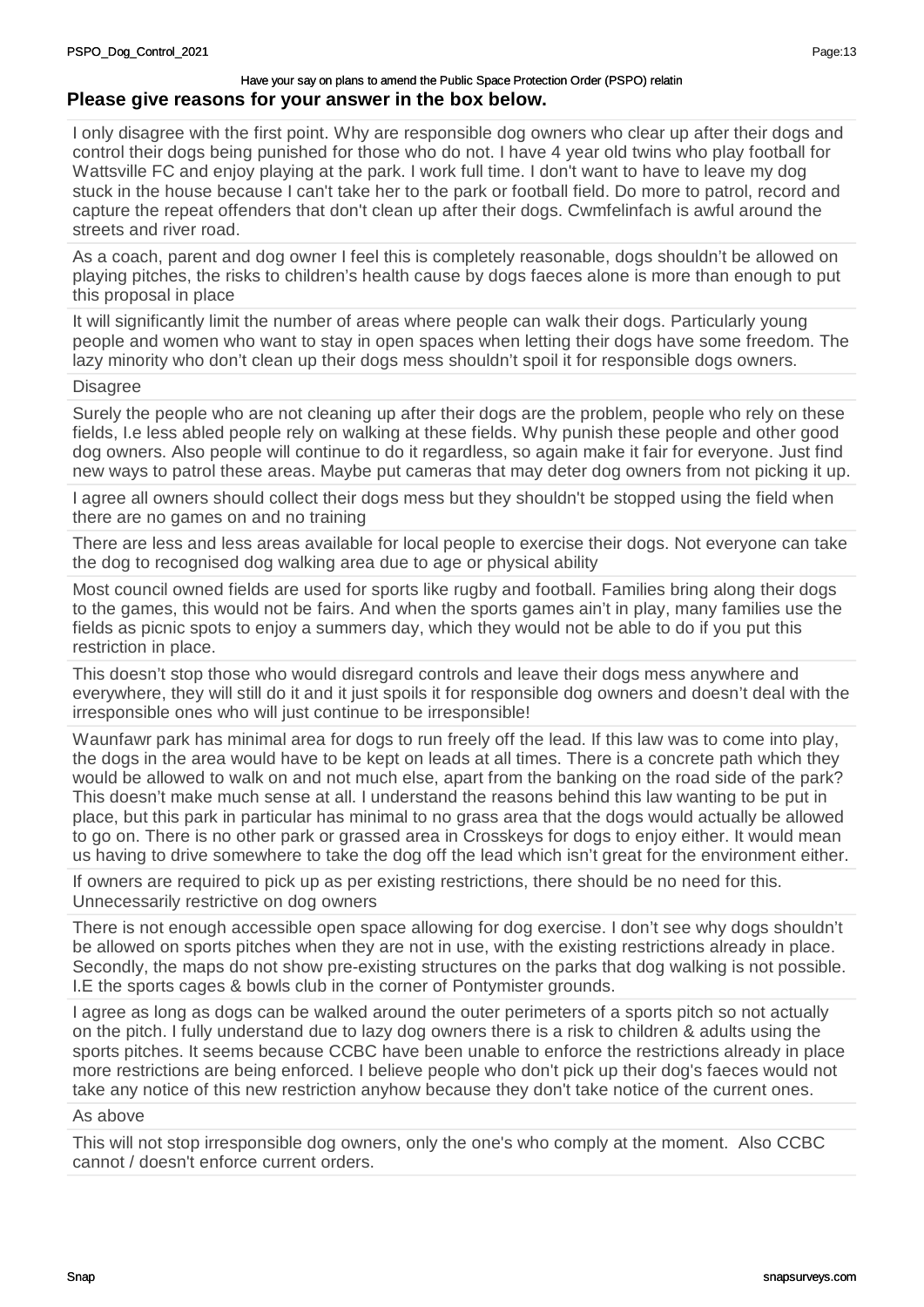There is far too much dog fowl on the playing fields even if a dog owner picks it up it can never 100 percent be clean it's a health hazard for anyone using the fields and there are plenty of green spaces for dogs to be exercised.

Where dogs run free owners do not always notice (intentionally or not) when their dog has left faeces on the pitch/field. Also, dogs off the lead often chase/harass my child when they are playing with a ball on the field.

Dog ownership has increased and caerphilly already has limited public open space, by removing access to the playing fields this will severely impact the ability for people to exercise dogs without driving out of the town further impacting key sustainability policy and targets. The key to managing these issues is your authority enforcing the current rules more thoroughly with regards to fouling. This will also add additional tension between user groups of walker/dog walkers/and people playing sport, which is already at a point of high tension.

As above my reply is the same . Look at the state of the fields and decide what ones are used for sport .

Allow players to enjoy the game without the need to scan for dogs mess before it starts

Dog owners can never clean up 100% of mess. These areas should be kept has safe has possible.

Regardless of banning dogs or not it'd be impossible to man/monitor… I also think that doing this will be disadvantaging those who clean up after their dogs and take really good care to ensure cleanliness on the pitches. I think those who leave their dog faeces generally let their dogs off the lead and do not monitor or watch their dogs and are ignorant which would not stop from saying it's now banned as again they would be able ignorant and ignore so technically it'd be those that care and are well behaved that would be punished unnecessarily. May I add that there is not much greenery around the pitches by us. Animals are meant to be taken in their natural habitat and who are we to disagree and ban them because people want to play sports which can be played in the cages or indoor or outdoor fenced areas rather than open fields.

Lack of open spaces to walk dogs and how do you stop dogs from going on parts of the field

Safety

I think more dog walkers use the risca fire station field then people using these bottom two pitches. In 21 years of living opposite i have NEVER seen a match on either of these two pitches. I think it would be easier to fence off fields that dogs aren't allowed on as is done in the children's play parks. There is definitely more dog walkers on the field then people playing sport on a weekly basis

If boundaries are abused than it should be clear to all users not to abuse them.

It's common sense really that dogs can and do disrupt sports events, also in most outdoor sports a lot of people end up on the floor and they shouldn't have to be risking getting covered in dog faeces while playing.

I understand the reasons why the council would like to ban dogs from playing has the things needs to be put in place before the council can implement.

### Same answer as above

I agree as irresponsible dog owners who leave waste are to blame and need to be controlled.

Despite the fact that our dog has occasionally been allowed off lead on one of the playing fields that was previously unmarked ,( was never allowed to foul ) I agree that as this particular field is now used more regularly & marked , dogs should not be permitted, as we know that sadly not all owners are responsible.

I agree as I watch Rugby frequently and as a dog owner am blamed when there is poop on the pitch even though I pick up my dog mess and fox poop whenever I see it on a pitch. However I would like Caerphilly to consider fenced areas where dog owners can safely let there dogs have a run off the lead. I have a garden, but many of the older people I meet don't and they let their dogs off the lead so they can have a proper run.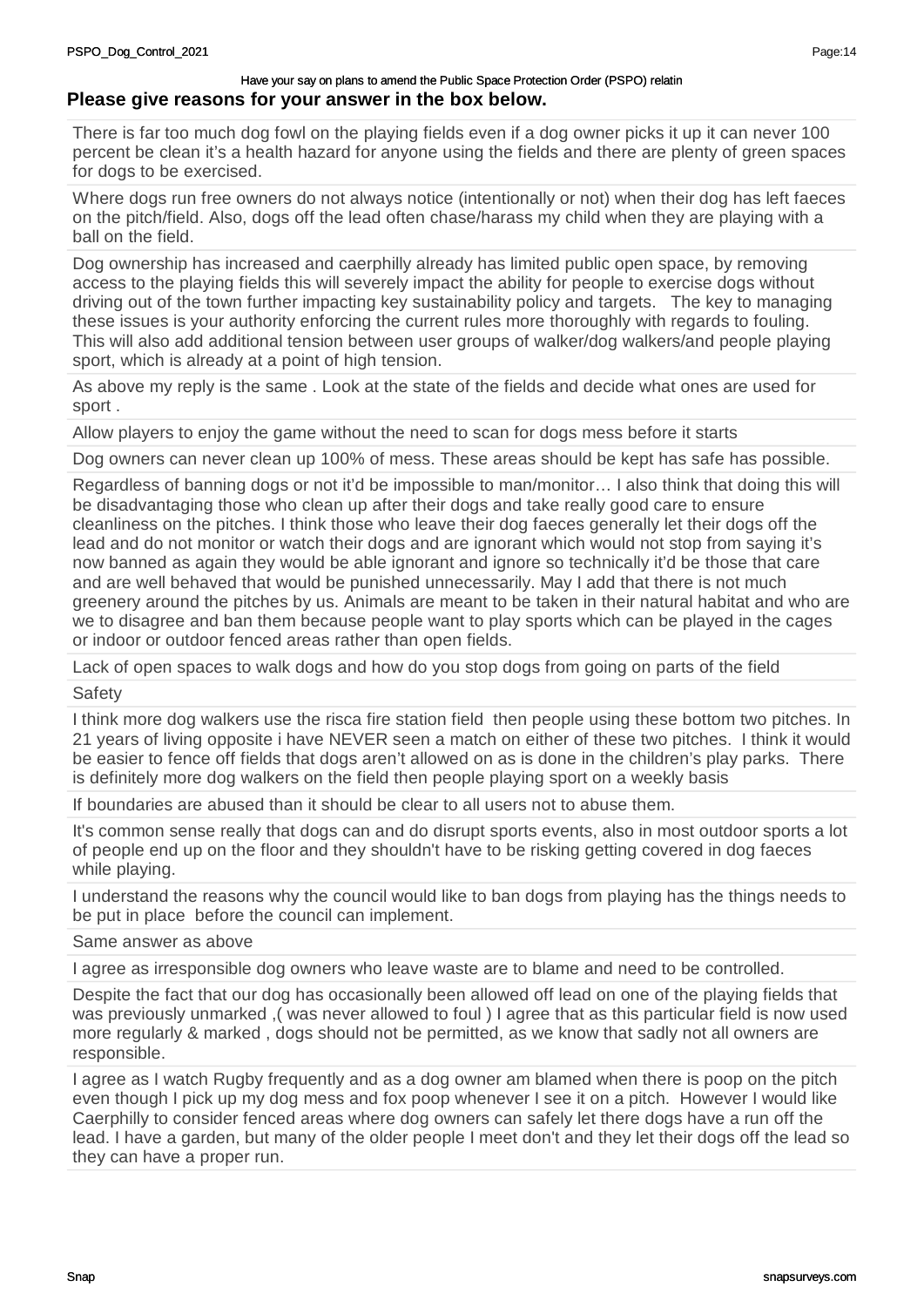Some areas of the borough do not have enough safe, secure open space to allow dog owners to exercise their dogs safely. Removing access to these fields that are used for an hour per week for sport is ridiculous. Dog owners use these facilities 7 days per week several hours per day. A child football game Lasts 1 hour once per week. It would appear that this is a disproportionate proposal considering who actually use these facilities the most. If the council goes ahead with this, then it is only fair that each area that is having restrictions imposed is provided with a safe, secure dog walking field which can not be used for any other purpose including sport. Dog owners have a legal responsibility to be able provide sufficient exercise for their pets. Removing access to these fields could impact on individuals legal responsibility. Also, have you ever been to a sports field after a child's football game?? The amount of liter and rubbish that is left behind is truly shocking.

This is fine. I'm only interested in Morgan Jones Park. The red section of the map is clear and can only possibly relate to the already sectioned off area. No other part of this map is red so dogs must be allowed on these areas. Clearly other people are allowed in the green areas too. They do not, however, have exclusive access. This is a public park and a facility open to anyone essentially. This actually a fact as the gates are never, ever locked except the ones near the bowling green which are locked at weekends. Access to the car park is permanent. There are signs on the gates on Mill Road saying that they will be locked daily between certain times. They aren't and an explanation is required for this.

#### The same as above

As long as you pick up after your dog it shouldn't matter where it goes unless it's a burial site

This would limit the amount or areas people can walk dogs, which means they may walk their dogs less, impacting the welfare of the dogs and the wellbeing of the owners. This would also punish responsible dog owners. Faeces can be easily removed by owners, and usually is by the majority. Ensuring that there is adequate signage that encourages people to remove faeces in these areas would be preferable to an exclusion, as well as ensuring that all nearby 'poo bins' are emptied regularly.

I feel that the idea in principle is a good one but i would like to know how the council is proposing to police the above proposals? Is my money  $(E186$  per month) better spent on policing litter bugs, education and enforcment in particular fly tipping in remote areas. At the moment its a free for all regards litter and fly tipping. Back to dogs and sports pitches. Yes its a good idea but maybe introduce areas where dogs can be walked. From a wheelchair users and limited walking ability perspective what alternative ideas do you propose? After looking at the maps provided there is very little scope for walking dogs on the outer perimeter. Public safety is priority i get it. If you must excude dogs from sports fields then i cannot accept this. Please consider Anti social behaviour in such places as sometimes its not the dogs or faeces i feel threatened by, it's the teenagers and drug users and the paraphenalia they leave behind. Sunday Mornings picking up litter and needles after the kids saturday night is not my idea of enjoying public spaces. Many thx.

This measure will be penalising people who do not have the ability to walk their dog elsewhere. Not every dog owner is able to take their dog to the local hills or mountain. We have a lot of older residents and less mobile people in the area and this would mean significantly fewer options for dog walk locations and their joint ability to enjoy the outdoors. Meanwhile, the local sports / play fields will go unused for days on end. These green spaces belong to all of us, and should be accessible and available for all to use in a responsible fashion. The real problem is that some people fail to pick up after their dog in any location, or that dogs walk themselves without a person with them to check if they have fouled. The current restrictions require dog owners to remove dog faeces in public places ....if this is 'policed' effectively, it will result in people picking up after their dog everywhere - not just on sports/playing pitches. So if the current restrictions cannot be effectively enforced as it is, how will the new restrictions be enforced more effectively? My greater concern is relating to broken glass and general litter in public spaces, including playgrounds, sports fields etc. I almost dread the morning after a sunny evening, as I know litter will be strewn around our green spaces, including the sports pitches, and we will then be spending time ourselves litter picking.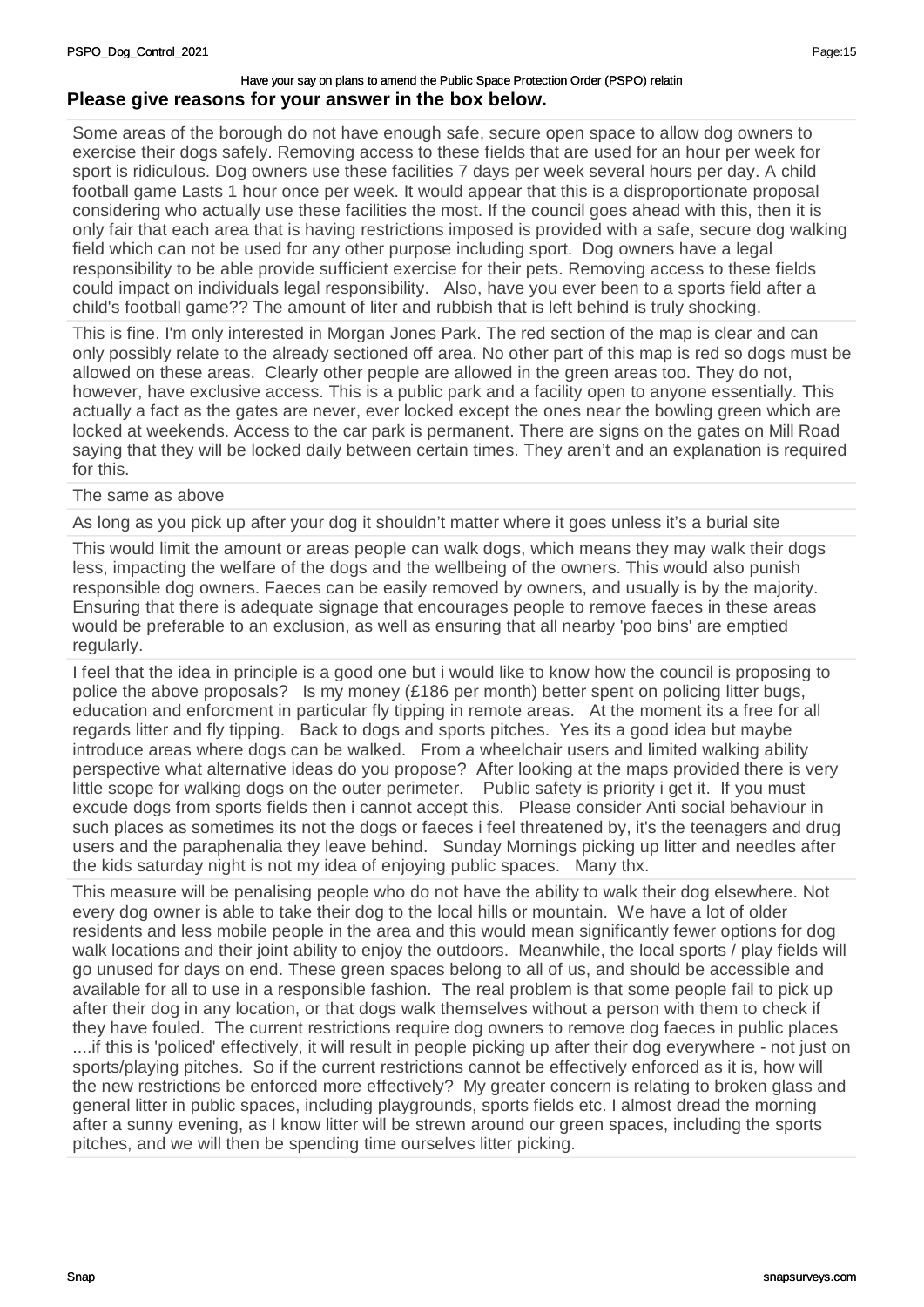I have children who play football and train on council pitches and feel that responsible dig owners do no harm. I use the time as an opportunity to walk my dog on the lead and pick up any waste and dispose of it in appropriate bins. I also feel that such areas are an easy place for some owners to walk their dogs if they are not able to travel far. It seems like everyone is being punished for the sake of a few irresponsible owners. Health and safety is bad enough as it is, let's encourage people to get out and about rather than punishing them.

Coaches are frequently having to check and clean up mess before matches. Needs to be stopped!

See box above for reasons. Dogs should never be allowed on games pitches

Most sports pitches are not fenced in so this effectively prevents dog owners from letting a dog off its lead in the adjoining land as no dog will stop at an invisible boundary.

# **If you feel that any of these proposals will affect you differently as an individual because of any of the following (age, disability, ethnic origin, gender, gender reassignment, marital status, religious belief or non-belief, use of Welsh language, BSL or other languages, nationality or responsibility for any dependents) please give details below.**

I live close to fernlee and the only open space I am physically able to walk to . My dogs are seniors so can't walk to other areas of open space . I always clean up any mess and others who leave their bags in woods leading to fields .

They will affect me as I enjoy walking my dog around council owned fields and if I wasn't allowed to then I would suffer as there's nowhere to walk him and the dog would suffer as he needs to burn energy.

N/A

This will negatively impact on all dog owners, the above question is absurd as it has nothing to do with the issue of excluding dogs.

Elderly people usually have mobility problems, so to be able to take their pet to a local field is wonderful. I am unable to walk far, and the loss of the local facility would be just awful.

Communication ought to be Welsh and English.

As an individual who suffers with mental health issues I struggle to find places where I feel safe to walk my dog, get out in the fresh air and meet other people. These restrictions are unnecessary and further reduce the number of places that I can walk to from my home to exercise my dog. I suffer with PTSD and the ability to be able to use the facilities in my home town safely and comfortably are essential to my everyday existence. I always clean up after my dog and do not walk my dog on sports pitches when in they are in use so why should my life be negatively affected because there are a rare few people who act irresponsibly.

Its a great idea plenty of other places to walk the dog just not on a playing field for sports

No, there will be no affect.

none

N/A

These proposals will go some way to making safer recreation for all families

n/a

As an OAP, with limited mobility, these areas are vital for me to exercise my dog.

My wife does not feel safe walking the dog in isolated areas and the parks are a much safer option for women in particular

I have a medical condition which means I cannot drive or walk long distances, Maesycwmmer field is within walking distance and means I can throw a toy for my dog and he can get the exercise he needs whilst avoiding me being in a great deal of pain.

I am not a football supporter as it doesn't interest me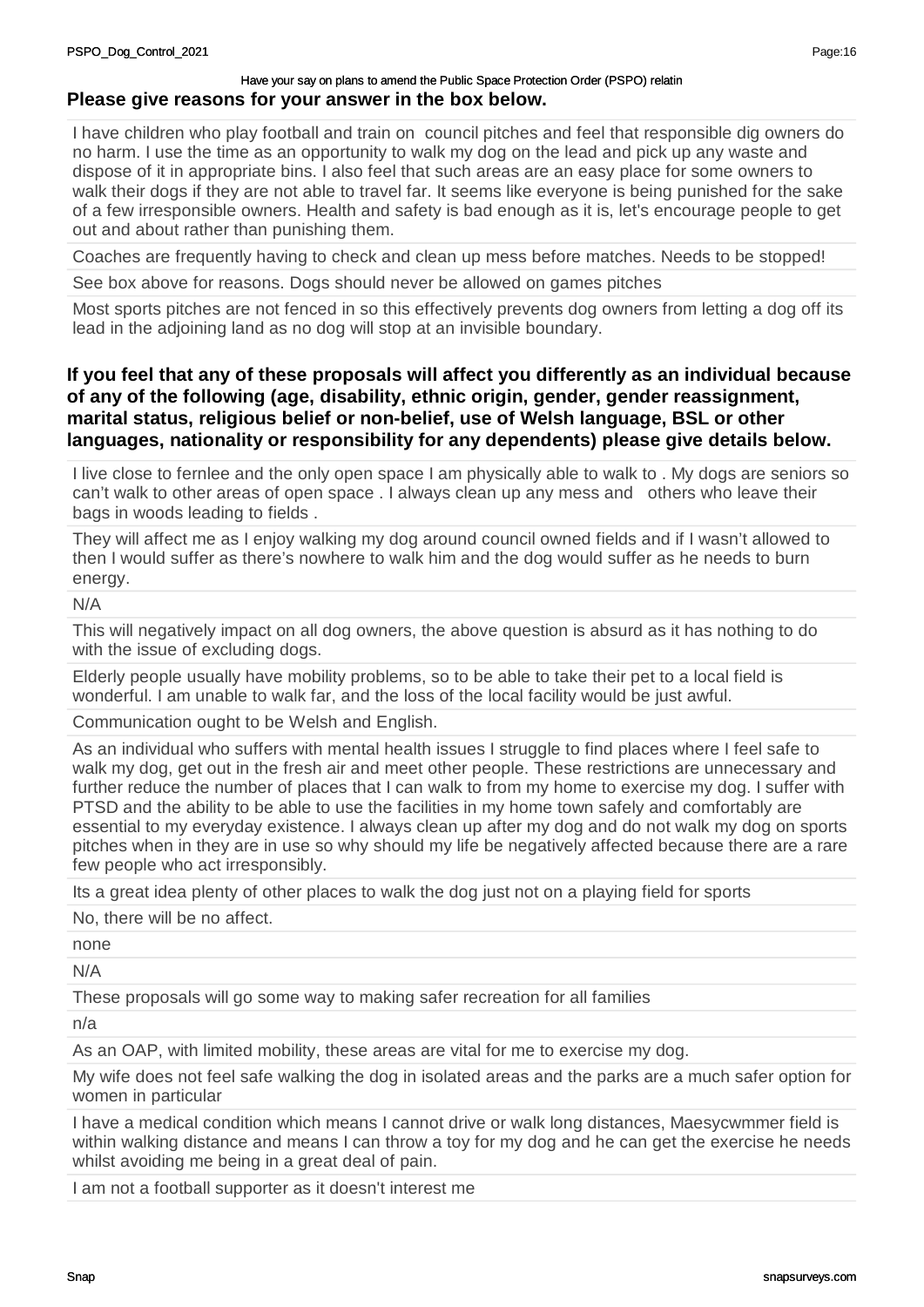**If you feel that any of these proposals will affect you differently as an individual because of any of the following (age, disability, ethnic origin, gender, gender reassignment, marital status, religious belief or non-belief, use of Welsh language, BSL or other languages, nationality or responsibility for any dependents) please give details below.**

Dogs like to have the ability to run around and taking control of the whole field is unacceptable for residents like myself, due to poor health I cannot walk long distances .and the hill down to the bottom field is too steep and slippery at certain times of the year. throwing a ball for my dog allows me to give my dog proper exercise as I cannot walk too far. allowing people to exercise their dogs on half of the field would be more fair than restricting them to the margins where it is impossible to throw my ball.

Not at all and anyone who says so are just making problems. However, guide dogs or assistance dogs should be permitted but the rules still apply with regards to cleaning up dog mess.

Na

Age I cannot climb a mountain to exercise my dog you are taking away flat space Disability it is the only flat ground that I can use with disabled access slopes The area has toilets which I need close when I exercise my dog

It will affect me I'm a oap with walking disabilities n can only walk where its flat n plenty of seats

I will hope that such changes will produce healthier play areas and improvement in managing dogs.

Many people use the above mentioned field as they are unable to walk any further than this due to health issues

N/A

As a wheelchair user the hazard caused by dog muck that has not been removed is very real.

N/A

N/A

N/A

Yes I am a Elderly & Disabled Wheelchair user, with a Companion anxiety dog, as I have panic attacks, mental heath problems and a social anxiety... I do need to exercise her everyday running for a ball for half an hour in a safe grass flat cut area which it accessible for me, This proposal will impact me and not solve the problem of irresponsible people. more venerable with be using Mental health, Doctors and hospital service because they can no long keep a pet, and unable to go out to enjoy public open spaces.

As a parent of children who play sport and also a dog owner

Elder persons who walk on the main sports fields such as Virginia view and penhroel couldn't walk any further to exercise themselves and their animals trecenydd too

My son is disabled, we walk our dog on the local rugby/football pitch as it's flat and viable for him to do

I would aldo suggest the fences in area is wheelchair accessible

I feel this proposal will have a massive effect on me because I rely on taking my dogs for a run over my local field on a daily basis it helps me unwind from a busy day at work and seeing them able to exercise freely and socialise is keen for a dogs well being.

Taking away access to flat open spaces would damage my health and that of my family and dogs. It's the only places we can go.

Not me, but I know older residents who can only use this area due to mobility issues.

Yes, female, disabled, in my 60's, have a dog for company and to give me confidence to go out and exercise on my own, will never need the use of pitches to play on, but will need a park to walk and exercise my companion dog. I am partially sighted and have a problem with my spine which means I cannot run after my dog if it accidently went on a pitch and so would make it impossible for me to use the parks and so I would be discriminated against if this policy took place as currently stated.

Page:17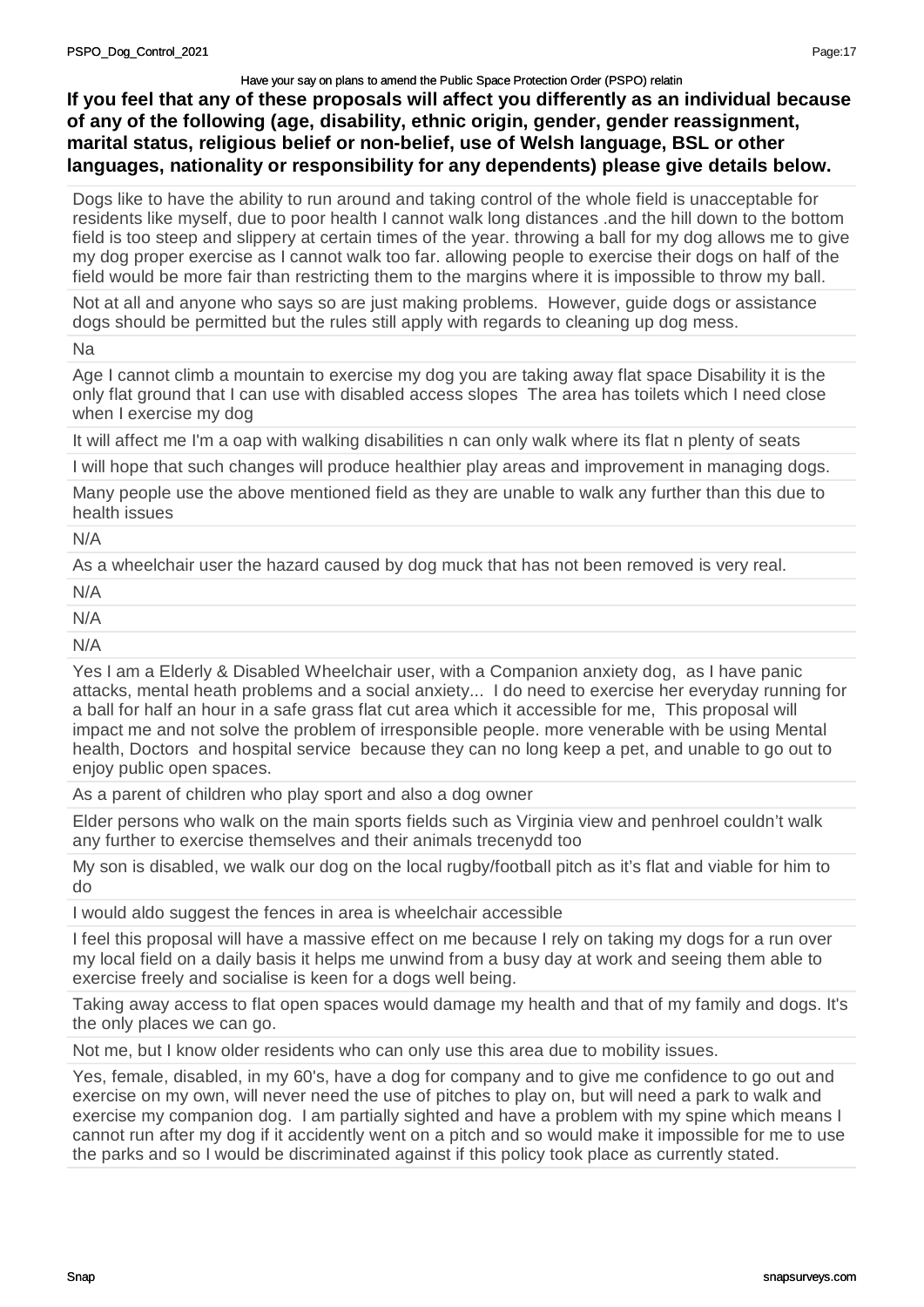**If you feel that any of these proposals will affect you differently as an individual because of any of the following (age, disability, ethnic origin, gender, gender reassignment, marital status, religious belief or non-belief, use of Welsh language, BSL or other languages, nationality or responsibility for any dependents) please give details below.**

Yes I have a dog because of depression to get me out and about on doctor's advice but if you stopped us exercising in all our public spaces and parks my mental health will suffer I will have to use more mental health services and if there's no safe places for walking with a dog I will have to put the dog into to a shelter. I will then need to use loneliness services as I live on my own. My physical health will also suffer as I would be unable to go out as I have anxiety panic attacks with my social phobias so unable Ito go out without my companion dog.

Mental health issues for people being yet again banned

| Age disability |
|----------------|
|                |

N/A

I understand the side of its not hygienic for kids playing etc but not every dog owner is irresponsible. Do those who are maybe there should be more reminders of how much the fine costs?!? Or something in place to actually take action against those people. Don't know why there's a concern about pitches only when you can't walk your kids to school without stepping in poo.

As above, my son can't go anywhere without his dog, he can't play in parks, he can't walk on grass, his life is limited. Your rulings already make it difficult fir him and so many others like him to be included in anything "neurotypicals" have and can do! Why are the council so set against disabled, they have rights and needs too, the only difference is they're more wholesome, than the selfish lazy people. The once's complaining about the issues you're set to change, are the very same ones doing the damage in the first place. Put the disabled first for a change, you may set the trend and start to make a mark in bettering their lives and showing them they belong and deserve things like this that they do desperately need!

N/a

N/A

As a women, I will not walk by myself for my own safety. Taking my dog with me helps deter attackers and helps me feel safe. I regularly walk on playing pitches for the same reaosn, they are open spaces usually in built up areas and so they are safer. Banning dogs from these areas will disproportionatwly affect women.

We need to walk through the sport field to get to the other fields, we clean up after thr dog more than kids clean up after themselves . Stop the teenagers smashing bottles and dropping litter...they are more of a nuisance than conscienacious dig owners that will be penalised by this new rule.

I am not disabled but more elderly people find walking along the banks of the football field difficult and potentially dangerous when compared to walking across the football field. If indeed dog walkers cannot cross the field then the paths (loose phrase as there are none) either side should be made safe. I have seen an elderly man slip from the top to the bottom but luckily suffered mo more than humiliation, and I have fallen down the banking on the brook side of the football pitch.

The proposal to exclude dogs from marked pitches discriminates against me as a dog owner as the measure will still allow cats and foxes, which carry toxicara, to access the same pitches.

Disability due to mental illness which dog walking locally helps

As a young lady I feel safe walking my dog off lead on a flat area where I can see entry & exit. I can also see people approaching.

I would not be affected by theses proposals.

What has any of the above got to do with being a responsible dog owner. Unless your registered blind i suppose, then your not able to detect what your dog has done.?

|--|

N/A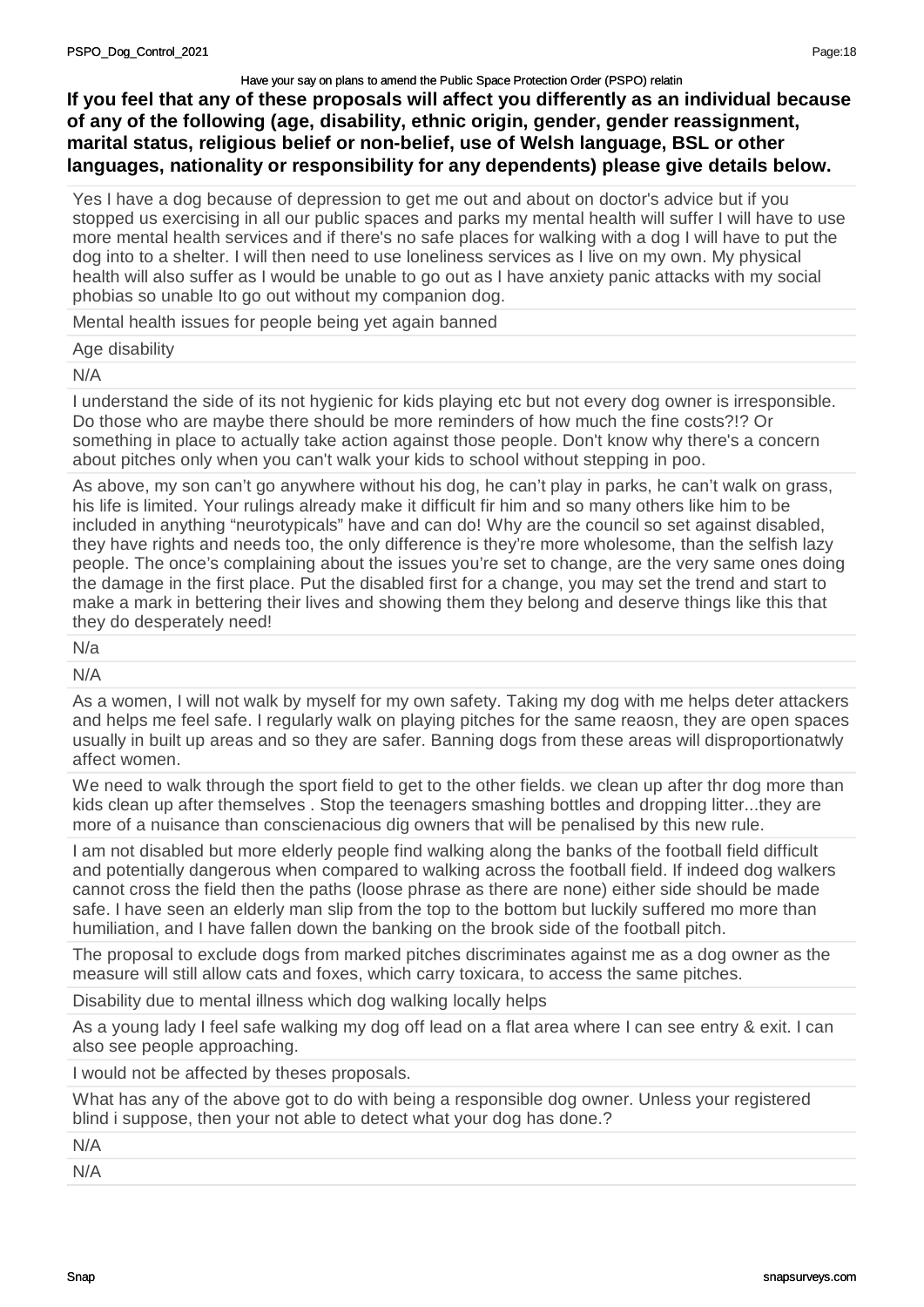**If you feel that any of these proposals will affect you differently as an individual because of any of the following (age, disability, ethnic origin, gender, gender reassignment, marital status, religious belief or non-belief, use of Welsh language, BSL or other languages, nationality or responsibility for any dependents) please give details below.**

I am a diabetic and need to do walks/runs to keep my fitness up and sugars in control. I like to take my dog with me. Without the use of fields (that are multi use) for her to run, there's less area for me to go as well. Because we both need time to run and exercise, and a dog should not be on a lead always (if they're controlled). For the sake of my health/disability, and meant health to always have my dog companion with me, these changes may effect us.

N/A

N/A

My mother only has the ability to travel to a sports field and someone should explain to her that she now can't walk the dog locally because a few selfish individuals have ruined it for her and some more selfish individuals have decided she can't walk her dog locally.

| N/A       |  |  |
|-----------|--|--|
| N/A       |  |  |
| <b>No</b> |  |  |
| <b>No</b> |  |  |
|           |  |  |

**None** 

No, it is purely based on what is good for the environment, children and families and well as dog owners. My only concern might be that dog owners who are usually very considerate would be penalised, but those that don't really worry about others will not. How will this be enforced?

As a single women walking my dog. If I was not be able to go to the park it would mean I would have to travel to a more remote or an unfamiliar place which could be unsafe for me. As I am diabetic it's also important to go the park and not further afield in a more remote place In case of an urgent medical emergency.

As a woman walking the dog alone, having access to sufficient safe public spaces is vital; to add additional restrictions that make it more difficult or create a barrier to using public spaces safely and appropriately could be considered discriminatory or certainly more dangerous and disadvantageous.

No

As a woman it is hard to find areas to walk your dog where you don't feel threatened in daylight as it is. Especially as crime with dog napping has gone up. Forcing us to find excluded/remote areas may increase anxiety and make females/elderly/disabled people more reluctant to walk/play with their companions. These areas owned by the council are highly public and exposed. Other area are not. I do not feel these proposals are in the interest of public safety!!!

N/A

Not myself personally, but disabled owners may rely on the use of inclosed pitches etc to exercise their animals safely

As an older person, I feel the necessity to travel further afield for free space for my dog will affect me differently. Also, for many older people, a dog is their main companion.

As stated at Q7, taking away areas for exercising dogs adversely affects all but in particular for older people and those with a disability.

Yes without being able to take the dogs to the playing fields it will mean mostly walks on the streets with no off lead time.

I am LGBT and I grew up in Wales. I have consistently seen resources directed to the patriarchal society dominated by male sports, particularly rugby. I was forced to partake in this myself when I was a child. Now, as a responsible adult who chose to move from Cardiff to Caerphilly with his partner and our dog I can see that the priorities haven't changed much outside of the city. It feels as though male dominated sports and society still take precedence over other types of people.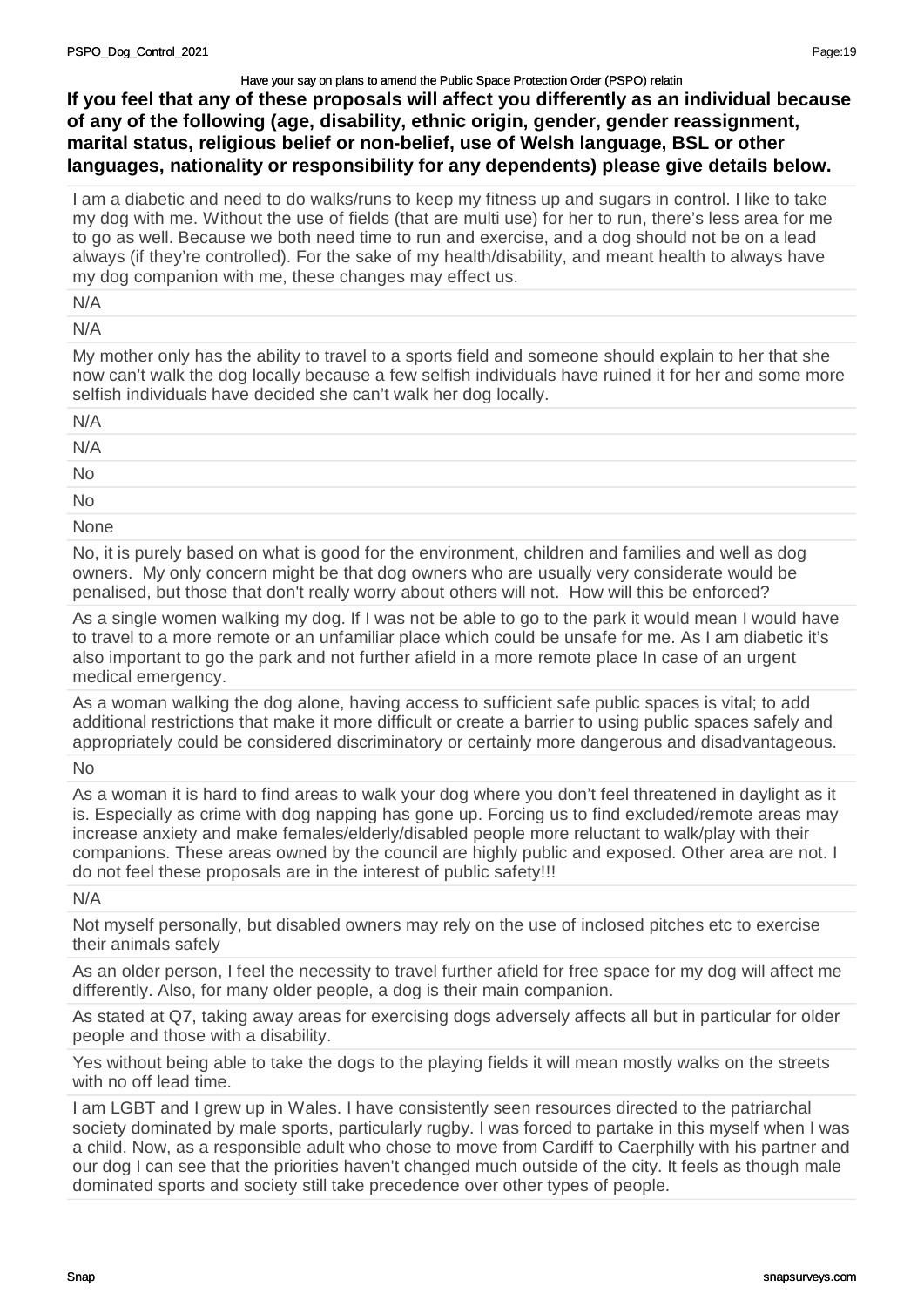**If you feel that any of these proposals will affect you differently as an individual because of any of the following (age, disability, ethnic origin, gender, gender reassignment, marital status, religious belief or non-belief, use of Welsh language, BSL or other languages, nationality or responsibility for any dependents) please give details below.**

I know several disabled people this would affect

Not myself, but think of the elderly who rely on these fields close by to exercise their dogs in a safe manner.

N/A

Please refer to previous comments. As a single person, a pensioner with some mobility issues, I also consider this proposal discriminatory as it would have a detrimental effect upon my social interaction & mental health & well being. I value such open green spaces & what they offer & should be available for all to experience & enjoy. We are not a Police State nor do we want to be

Yes. I'm disabled, often I walk my dog on sports pitches as they're flat and accessible.

I do not expect or should I be discriminated against for being denied my human rights because I'm a dog owner and choose to walk my dog in these areas. My mental health and general health and wellbeing would most certainly suffer with such treatment from such impositions and restrictions on enjoying my exercise, fresh air & opportunity of socialising. I would be reluctant and hesitant of walking into a park where there are these enforcements - don't feel I would have the confidence to do so, especially as I would be feeling watched and judged. Just thinking about it now is making me feel unworthy and undervalued as a person. Not very nice at all. I should not be made to feel this way in my community. My dog is my emotional support.

Age. This field is near my home and as a senior citizen, far enough for me to walk to exercise my dog.

I do have a back disability but walk my dog elsewhere.

Discrimination as a dog owner

na

The elderly would find not having a field to walk their dogs very difficult my dad for one cannot take his dogs on long walks and uses the field but alway s carry's bags and uses them in the correct manner

I am not aware of any equality issues.

That's a load of nonsense

Yes. As stated above the ban on playing fields and parks prevent me and my children attending these areas as I cannot leave the dog in the house.

Gender. Many areas where you can let your dog run safely are secluded snd unsafe.

They will affect many residents who have dogs and who are elderly

this will affect my parents who look after our dog regularly and find it easy to access some of these areas to allow our dog to run, they are 70+

No

Yes as I cannot walk far with my small dogs and they are elderly and can't walk far . Fernlea is on my doorstep and I clean the litter on it

A thorough check on access to areas that can be used for dogs allows proper consideration for vulnerable and disabled to access areas that are fully accessible to them. Risk assessments should be carried out to inform of any impacts that could be unnecessarily minimize any impacts to vulnerable groups.

NA

There should be safe fenced areas for dog walkers to let their dogs off the lead. People who don't have big gardens need to ensure their dogs get the exercise they need, lack of exercise leads to bad behaviour!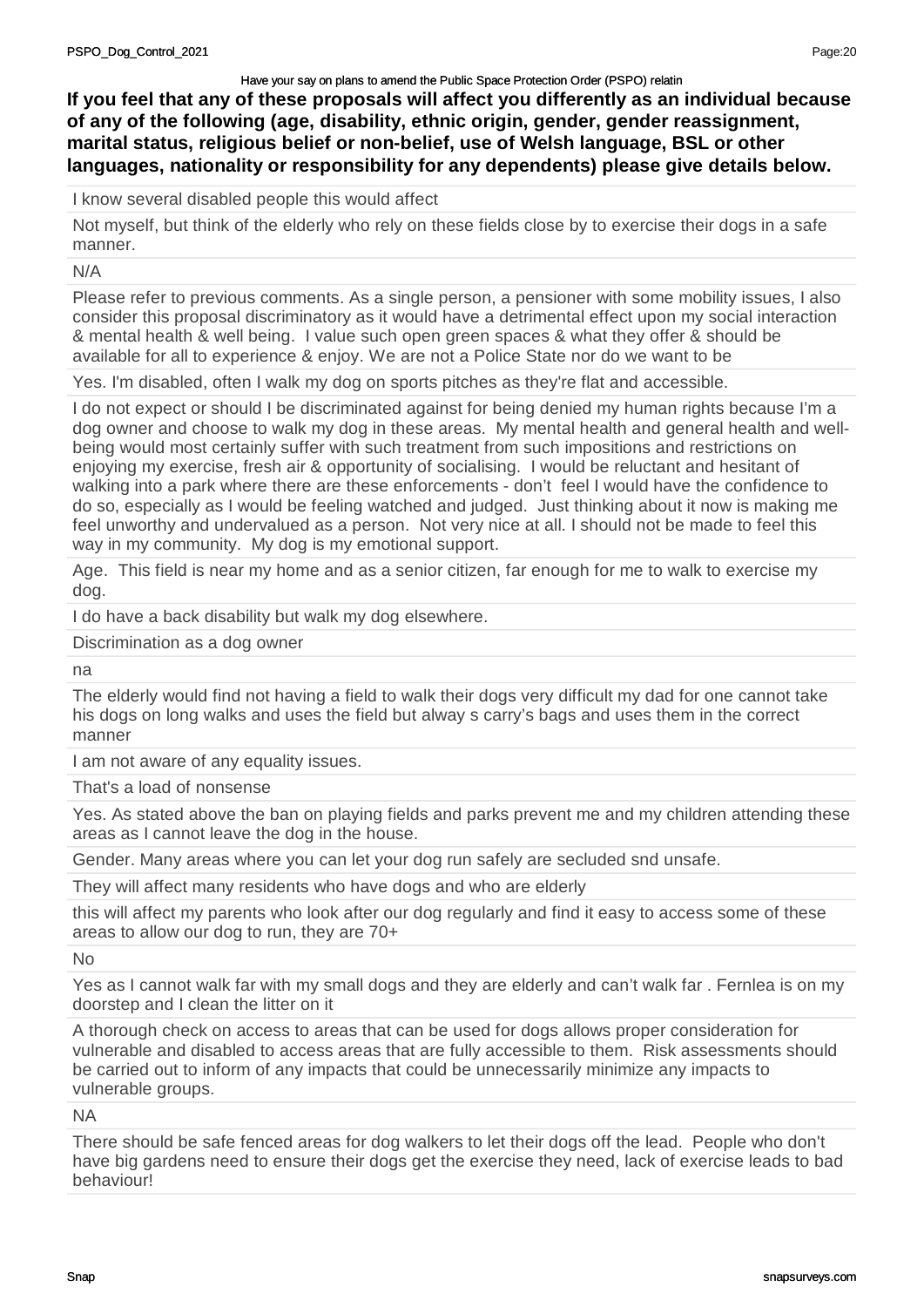**If you feel that any of these proposals will affect you differently as an individual because of any of the following (age, disability, ethnic origin, gender, gender reassignment, marital status, religious belief or non-belief, use of Welsh language, BSL or other languages, nationality or responsibility for any dependents) please give details below.**

N/A

na

# **Please use the box below to make any additional comments you may have relating to the above proposals including any suggested variations/amendments to the PSPO. These comments will be used to inform any future proposed changes.**

It about the council should put in dog waste bins on popular dog walks. Take penalta not one dog waste bin. You're actively encouraging irresponsible dog owners to not pick up their dog excrement

Glad something hopefully is being done about it, the green over by me on castell maen constantly has dogs on it. And theres a football pitch laid out

I see why these guys proposals are in place, but put signs for dog walkers at the start of the fields & provide a roll of poo bags, that would be cheaper than having a warden. If you ban dogs you should close of the fields completely & have for rugby use only as like I said above you will have a big litter problem.

Although I agree with keeping dogs off sports pitches I feel that these areas should remain an open and public space for everyone to use and should not be sold off to sports clubs or developers

Increase the penalties for dog owners who do not collect their dog faeces

Advisory to avoid dog fouling on pitches - owners generally know when a dog is likely to go and where they like to go, they can act accordingly.

Maybe if you supplied more dog waste bins and rubbish bins at these venues maybe, just maybe some people would make a better effort

How is this going to be enforced? That is the question the Council needs to consider next.

I hope that all dog owners will take responsibility and not take their dogs on playing areas.

There should be fines applied to those people who don't comply with these proposals.

Just happy to see more being done about irresponsible dog owners

Amendments are definitely needed towards dog control. But the proposed ones are not good for the majority of owners who have well controlled and friendly dogs. It will diminish the areas that our dogs can run freely and get the most exercise they need. Amendments are needed but not this strict.

Larger fines for people who blatantly ignore these rules

I feel that should this proposal go ahead, it will be important to publicise the new rues widely. It is also important to ensure that dog owners do have sufficient space to exercise their animals, otherwise there will be a small, but significant minority who will ignore the legislation. The local authority will need to work on a premise of education, intervention and enforcement.

The football fixtures could be made public information in a notice sent to residents or a sign produced and placed on the pitch 24 hours prior to kick off to ensure dogs aren't walked on the pitch before a match. Allowing match officials time to assess the standard and cleanliness of the pitch.

Irresponsible dog owners should be heavily fined.

You could give us a bit of a walk way in waunfawr second ground near the fire station field please!

I dont know what more say. Its dangerous to players if they get the dog faeces into a wound. But how are yoi going to control it. Its very quiet at Fields Park. Unless Cameras momitoring the fields of perminant people at the venues i cant see much changing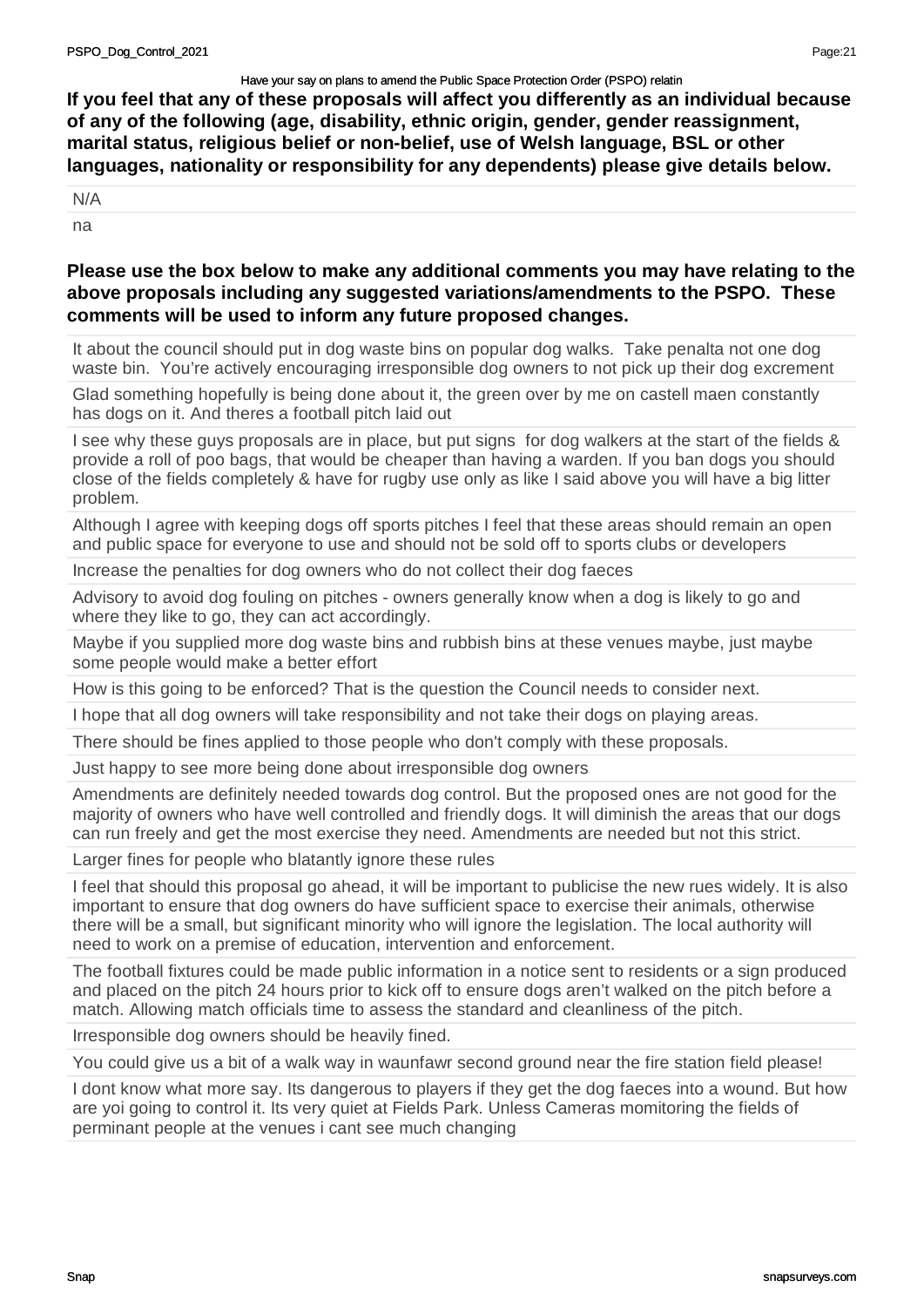# **Please use the box below to make any additional comments you may have relating to the above proposals including any suggested variations/amendments to the PSPO. These comments will be used to inform any future proposed changes.**

The amount of dog waste throughout pontlottyn is disgusting there is nowhere near enough bins in the village especially on the river path along the recreation ground the only bin is at the start of the walk so people just bag the mess and leave on the side of the path however if bins were provided at various distances along the route they would be able to put it in a bin a vehicle can get to more than half of the route so there isn't any excuse of not being accessible to clean from your point of view

None

Put more dog bibs around Pontlottyn

Also wonder how much Council tax will Increase if this is to be policed effectively

Again owners just need to keep there dog on a lead and clean up the mess the dog does.

I would like this to be regularly wnforced and dog owners mid walk checked to see if they have bags to dispose

I believe the order relating to Maesycwmmer Playing Field should not be included as this area is well used by dog owners. It provides a safe area for exercising dogs off lead. The playing fields have not been used for football or rugby for well over 10 years.

I suggest that more waste bins be available in parks ,as a lot of people pik up their dog waste but throw the bags bcos no bins

## Cctv in certain areas of interest

Why are current laws with dog owners not picking up.after their dogs enforced. I have never seen anyone present at my local playing fields to enforce these laws. The bigger issue is the number of youth present on playing fields at weekends and the number of broken bottles and waste. Perhaps the local.pllice should do more to enforce rules and ensure safety in these areas

I don't think it is a big ask for dogs to stay off playing fields or for farces to be picked up by owners. We are constantly dodging dog farces on pavements on walk to school.

Please add Newbridge Canal Fields to the marked sports area map

I have heard dog owners complain about the proposals because if they do not have a car to travel elsewhere they feel their dog will miss out on exercise. Yet they can still walk their dog around the perimeters of these sites, providing they are on a lead. Wanting their dogs to have untrammelled access to the whole site is putting their pets before children's and players' rights to play sport without coming into contact with foul mess and germs. No contest!

If the current restrictions are followed there would be no need to add to these rules. Unfortunately the minority sometimes spoil it for the majority, so re enforcing the rules would prevent this.

If the existing restrictions are enforced, the proposed amendments are rather redundant. Perhaps it would be more productive to focus on enforcing the existing restrictions, rather than penalising responsible dog owners and preventing them from using public spaces appropriately.

Living in fochriw sometimes the football field has almost a flock of sheep on them why do you not fine farmers the mess in the streets and the danger and damage they cause is terrible

The vast majority of dog owners are responsible people who abide by the rules and regulations. Unfortunately, the minority tarnish their good reputation.

will collection of fines be handled by courts which can be costly or by the Council. ?

Why can't people learn to co-exist!!! If the pitch is being used then no dogs allowed. If it's not it's fair game. It's about mutual respect and courtesy. If dog owners don't respect this, then fine them.

Dogs are great, owners are sometimes not so great. These are simple measures to keep all of us safer in open spaces.

Ban thé filthy people from the sports fields. Ask whoever mows the grass, what do they find, glass etc in their mowing machines.

Page:22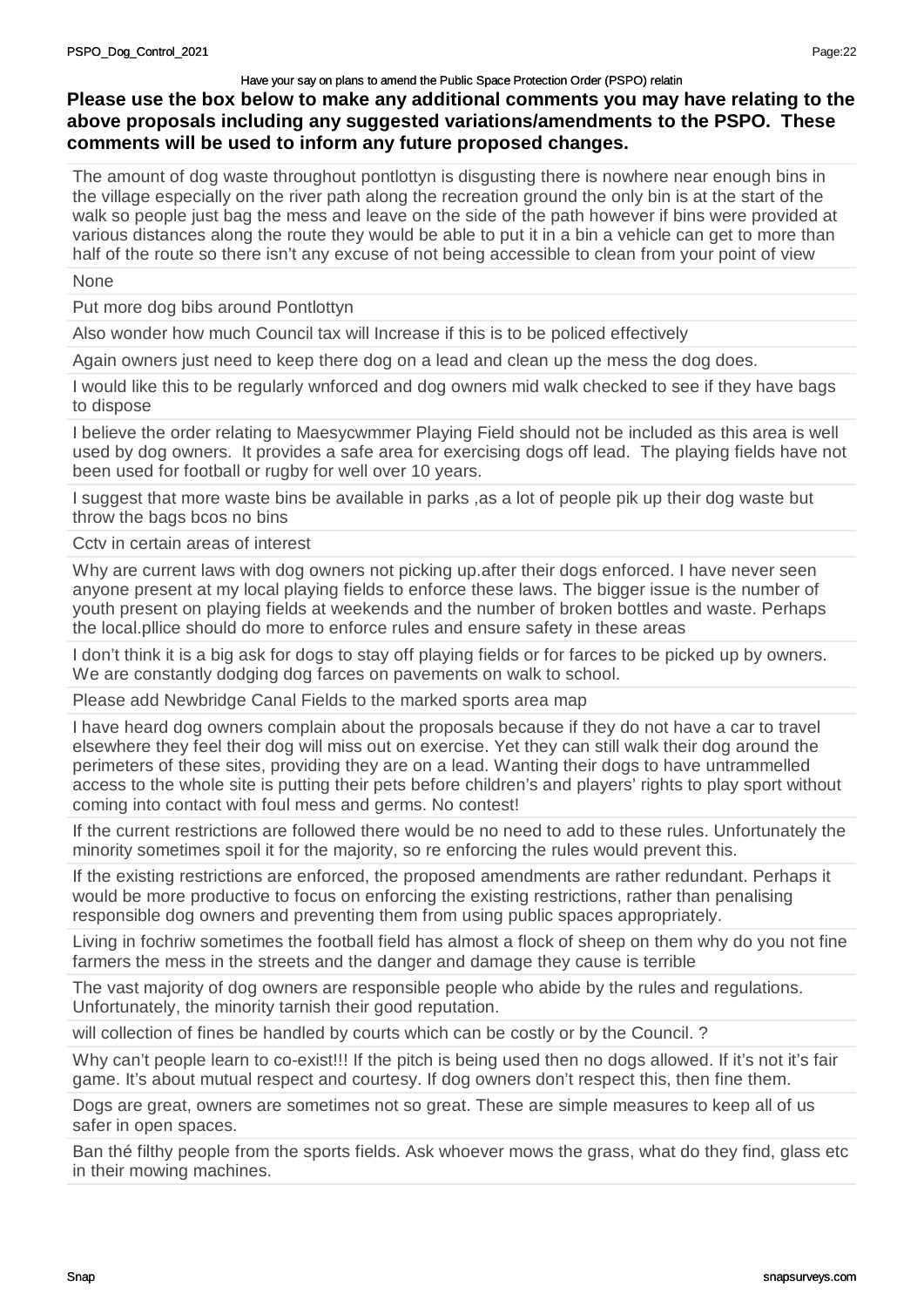# **Please use the box below to make any additional comments you may have relating to the above proposals including any suggested variations/amendments to the PSPO. These comments will be used to inform any future proposed changes.**

No dogs within 2 meters of such marked sports areas and all children's lay areas

Even if this additional amendment is added, how will it be enforced? This is not practical for anyone. Government spaces are owned by the council so that they can be used by the community, dog owners should respect its use by young children just as much as the council should respect responsible dog owners who control the effects of their dogs while being present on playing fields.

the greatest problem with any of these measures is the lack of enforcement; we already have decent rules about cleaning up after dogs or dogs not being dangerously out of control; however mess and anti- social behaviour are ever increasing- I assume because the chance of being caught and fined are low; when I approach owners (males in particular) who leave dog mess in local lanes I get abuse

I also walk my dog's on the grounds behind Hengoed primary school but the brambles and nettles have not been cut and the path now is less than 2 feet wide, which makes it awkward as I am forever getting caught in the brambles and nettles

I think the introduction of a blanket ban is the lazy approach. I also think the situation would be bettered by more dog waste bins that are actually emptied rather than being left to fester by the council.

Dogs should be kept on a lead in all populated public places.

The current restrictions are enough to ensure that local pitches are kept clean from dog mess. Without the need to inhibit responsible dog owners from exercising with their pet. For some the local park is the only green space they have access to. There are huge mental health benefits as well as physical ones to walking a dog. This does not need to be made more complicated. Our council oqnwd spaces should be available for ALL users without discrimination.

None

Green spaces for residents :-) As a council tax payers we would like to enjoy our parks and sport areas again.

The only thing that concerns me is how will you empower and stop people from entering fields with their dogs

The Council needs to place many more dog litter bins on streets but also in places like the above playing field. There are only two bins and if your dog doesn't foul when near one of these bins, you have to carry it for some time. I do this but there are always those who don't so more bins, very regularly emptied, would help. There are some who'll never pick up but the Council should be helping the majority who do the right thing by making life a little easier - and ensuring there are no excuses for the minority!

Playing areas need constant monitoring to ensure the changes are adhered to

I am quite happy with the proposals.

Some specific enclosed dog exercise areas would help

I believe this issue needs to be monitored in more depth in playing fields and parks. However, maybe it would be a good idea if the council had 1/2 specific 'dog friendly' sites/ areas or fields where dogs where allowed could be allowed off their lead. With the idea that this area is specifically designed for dogs to be allowed off their leads and for exercise.

If I am unable to walk dog on Libanus field it will exclude me from letting my dog off the lead to run. As it is safe and secure and not near a road.

I believe the original bye law for the local park was "Dogs should be kept on a lead ". Why hasn't this been kept ?

Instead of banning dog owners from public spaces, please employ dog fouling and litter wardens to patrol areas. It would improve Caerphilly and could be cost neutral. Otherwise it will just move the problem to other areas like Trethomas, which could be beautiful.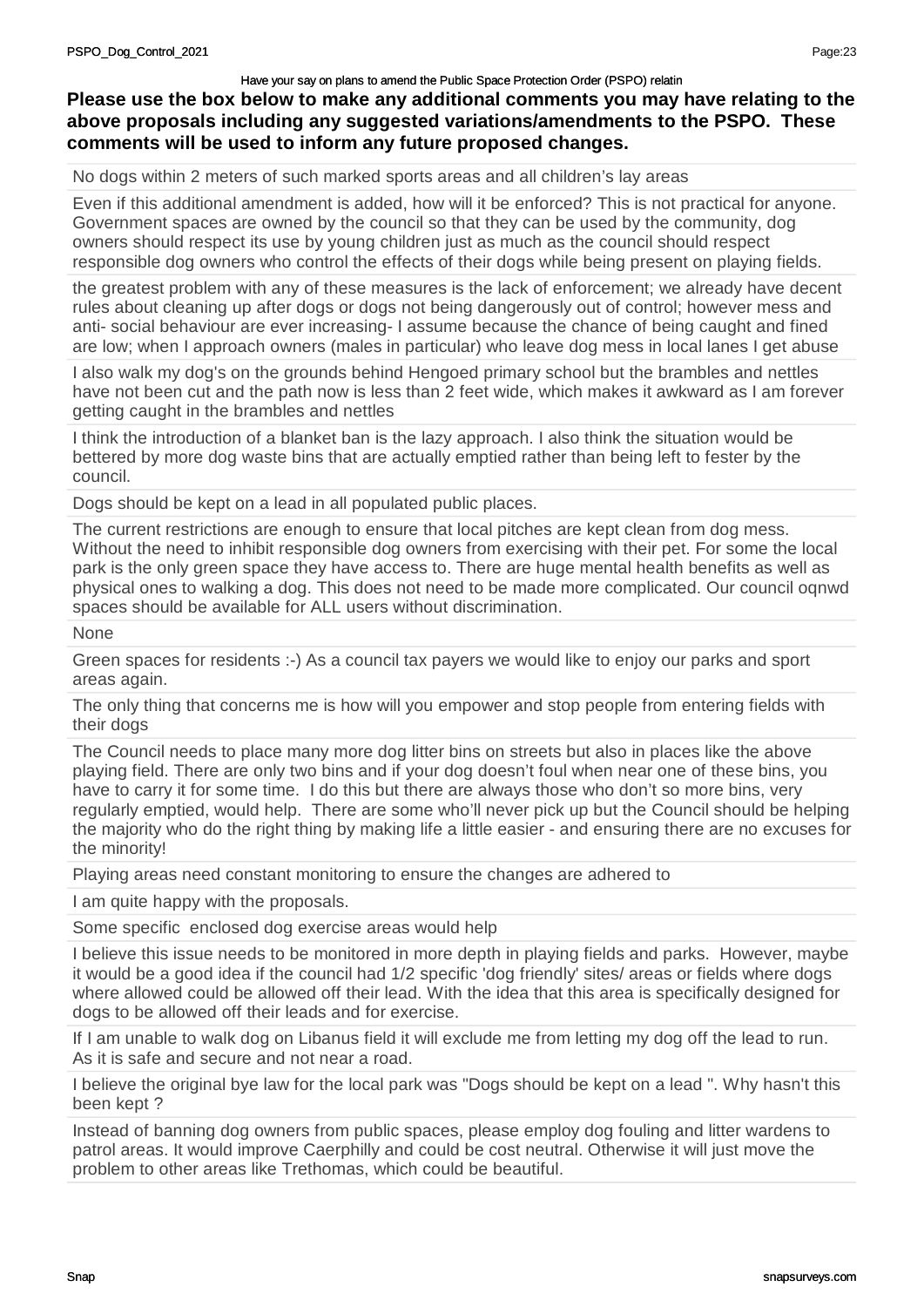# **Please use the box below to make any additional comments you may have relating to the above proposals including any suggested variations/amendments to the PSPO. These comments will be used to inform any future proposed changes.**

I totally agree that dog owners need to be responsible and clean up after their dogs but the fields are one of the safe spaces to exercise dogs that are away from bicycles and motorised vehicles that we experience when exercising in areas such as Penallta.

## More bins

Leave the current restrictions as they are but police them more effectively. Have a greater education campaign about responsible dog ownership. In my experience dog fouling in parks is often because of people not keeping a close enough eye on their off lead dog and missing them fouling rather than walking away on purpose - have more of a campaign pointing this out to people. Have a positive attitude to dogs in general and promote the health benefits of walking a dog several times a day. Encourage and advertise dog classes and groups particularly for new puppies where positive dog ownership can be encouraged. Realise that dog owners in general are on your side and hate fouling as much as everyone else, don't pitch owners and non owners against each other.

more frequent patrols of these public parks to catch offending irresponsible dog owners.

I have submitted these comments as a private individual, although I am a Community Councillor for Machen on BTMCC and I am also Secretary of the Machen Welfare Recreation Association. I do not speak for either of these organisations in my comments to this survey. As a dog owner I always carry poo bags with me at all times, and I always clean up after my dogs. I have seen numerous instances of people not cleaning up after their dogs. As a Councillor and Secretary of the MWRA, I have had instances brought to my attention of dog owners becoming aggressive when asked to keep their dogs under control by members of the sports clubs in Machen who use the fields for training purposes. Indeed, before any sporting game can take place in Machen Rec Ground, the sports club staff have to go over the pitches with great care to ensure that all dog mess is cleaned away. This is simply unacceptable. I note that the CCBC proposal is not to ban dogs from the wider fields where the pitches are, but rather to ban them from the marked pitches. This is fine, but it means that you are not banning dogs from the wider Rec, which will be of relief to many dog owners, particularly older dog owners who may struggle walking their pets in other places. I must and cannot emphasize enough, that the key to this plan is adequate enforcement. If people's behaviour is to be changed then the rules must be rigorously enforced. In Machen this must mean two or three visits a week from CCBC enforcement teams on all the pitches in Machen at random times. Without such enforcement there whole exercise will be one of total futility. Thank you.

Don't make it a blanket ban, just tighten up on those individuals who should never have the privilege of being dog owners

As stated above. Dogs to be required alway on a lead in these areas & hence fully under the owners control - much safer for everyone & the environment. More 'dog boxes' that are frequently emptied. More general litter bins available Clear signage, using language to encourage good, respectful behaviour. In some areas, improved seating Drinking water fountains that would encourage the need for participants of sport not to bring single use plastic bottles of water & in do doing help to relieve the litter problem on & around pitches after a match or training session. This can be a problem. Recreational areas need to be welcoming to all & for everyone to access & enjoy & NOT to deny.

I think all sports pitches or areas should be included. Especially those used for mini rugby. Some of these areas are not included in the exclusion zones and I so don't think the proposal goes far enough. Children in particular are not protected enough. I also think all dogs should be kept on leads in these areas... Under control is not enough.

Dogs to be kept on the lead at all times. More dog bins that are emptied more regularly More general litter bins (ones for recycling preferably) Those taking part in matches and training sessions and those in charge, to ensure that following them, litter, particularly plastic drinking containers are not strewn around and left to litter pitches and the surrounding area. This often happens. Users need to be aware of their responsibility to others and their environment and do the right thing to clean up.

I understand this field was left byLord Tredegar for the use of us all. No segregation was mentioned and his wishes should be honoured.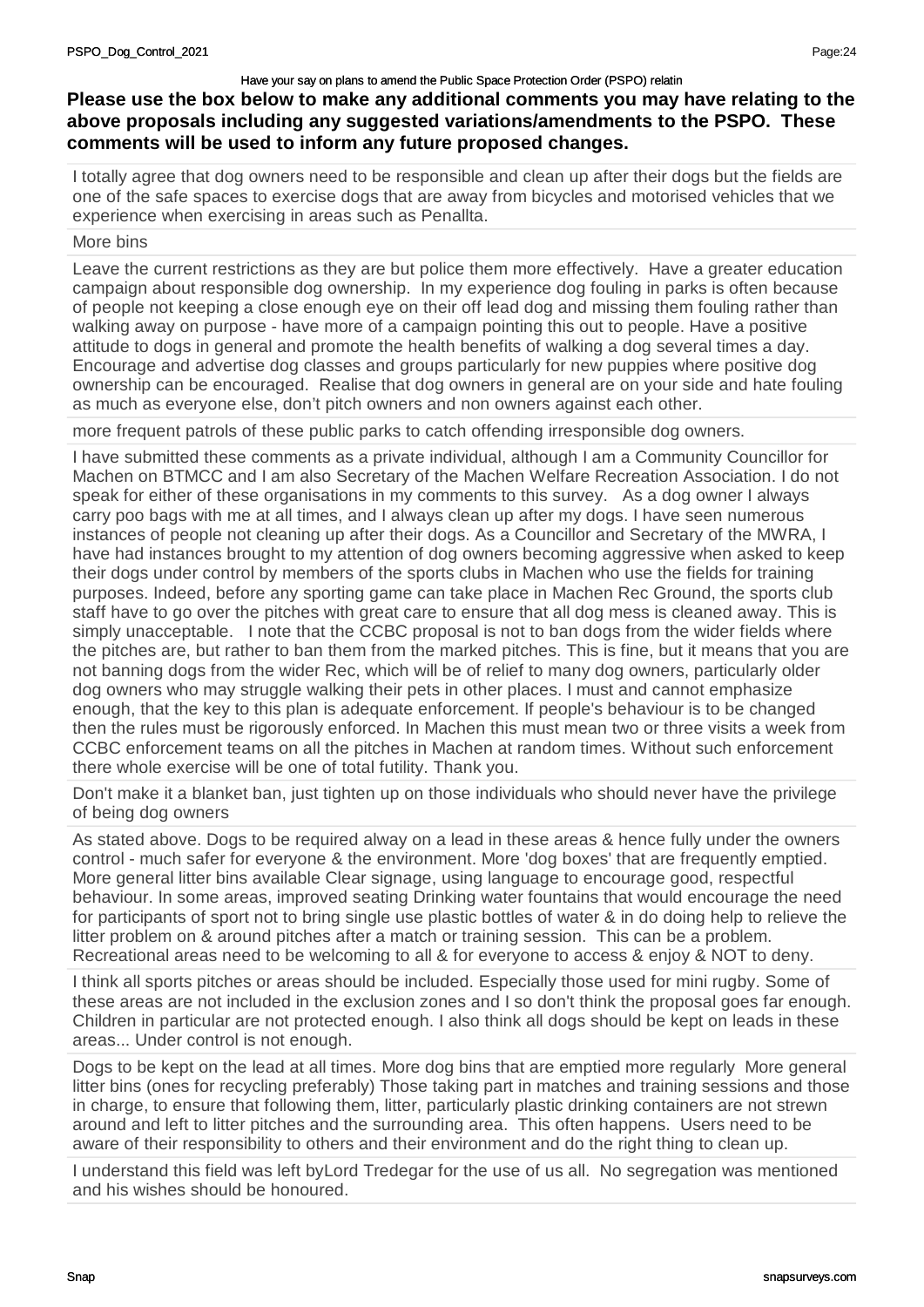More bins

Stop dogs and owners ignoring the proposals by fencing off the actual playing field so dogs can't go in there. Like they do with kids play areas.

Totally unreasonable step that is not needed.

Ban unsupervised kids instead

More waste bins are needed along routes not just at entrances to walks..

Children also love seeing dogs in the fields as long as owners are walking their dogs on leads around other dogs and disposing of any doggy bags in the right manner I don't feel it should be stopped it will affect the older generation

I have none.

Most of the football pitches you lot in Caerphilly don't have a clue where they are or what they look like ,get off your backsides and talk to the people

Dogs should all be on a lead in public places.

Put up CCTV have more patrols, put more dog waste bins on walking paths, posters to encourage people to clean up after their dogs.

Larger fines for those caught allowing their dogs to foul on pitches

Please emly the dog bins on a more regular basis . They are often spilling over. Fight one battle first rather than bringing on another

Try to do more to stop irresponsible dog owners

If this proposal is put in place there should at least be a requirement for the council to implement "dog only" parks, where sports are not allowed. For instance, a large majority of Waunfawr Park & fire station park, Crosskeys will be unusable, so allow sports on Waunfawr park and turn fire station park into a Dog park.

The Bathsfield Risca is not on your map. Football and rugby is played on there

CCBC need to be make available enforcement officers or otherwise this amendment to the restrictions is a pointless costly exercise. As a dog owner I do not want to see dog faeces on the ground in any public space but sadly I do & it is disgusting. Unfortunately some dog owners are spoiling the enjoyment of dog walking for every dog owner. The only way to stop it is hefty fines.

The maps showing the green and red areas where dogs are and aren't allowed respectively, show areas where dogs are currently allowed in green. this includes children's parks for example and could lead to confusion. Please could you address this when reporting the results of the survey.

More than making more rules however - these need to be enforced. The amount of dog faeces in my local area within the parks used by mostly children is unbearable, let alone the pavements in the borough.

Look at all the fields and check records to see if they are maintained as a sports field as in keeping the grass cut and removing Mole hills that regularly appear . Fernlea field is not fit for purpose as a playing field.

How will these new laws be policed. Fed up with dog owners thinking everyone loves dogs and they have the right to have them off leads and bothering other park users.

Where are dog walkers supposed to go if we can't let them run on a field. The mountains aren't accessible for everyone and well behaved dogs love a off lead run. Do we all stay on the cricket pitch now, I was shocked to see this isn't included in your proposal.

Are there fields allocated for dog walkers within the borough - council land. Will there be sufficient accessible green spaces e for outdoor dog walking?

Page:25